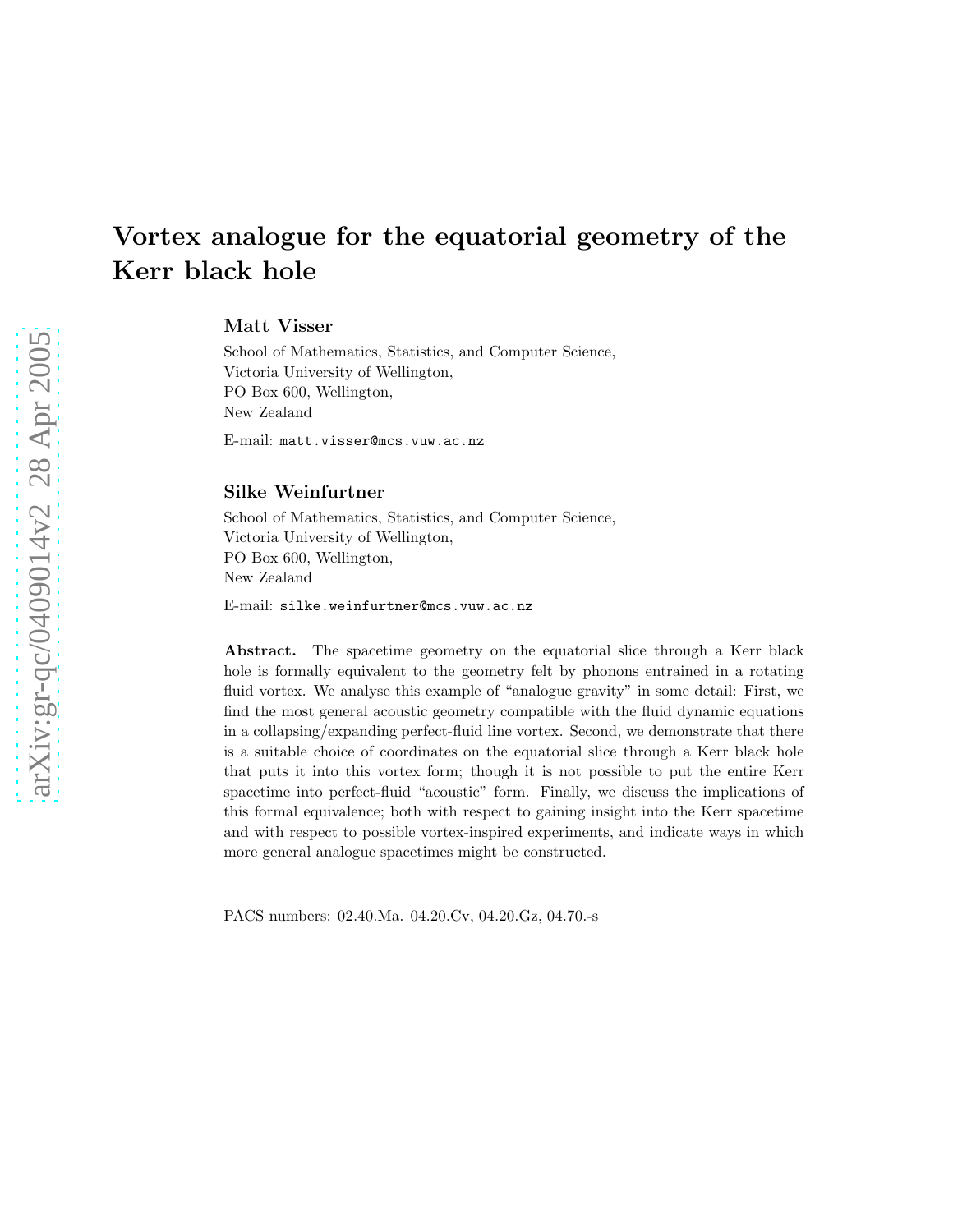# 1. Introduction

It is by now well-known that the propagation of sound in a moving fluid can be described in terms of an effective spacetime geometry. (See, for instance,  $[1, 2, 3, 4, 5, 6]$ , and references therein).

• In the geometrical acoustics approximation, this emerges in a straightforward manner by considering the way the "sound cones" are dragged along by the fluid flow, thereby obtaining the conformal class of metrics (see, for instance, [5]):

$$
g_{\mu\nu} \propto \left[ \frac{-\left\{c^2 - h^{mn} \ v_n \ v_n \right\}}{-v_i} \middle| \frac{-v_j}{h_{ij}} \right]. \tag{1}
$$

Here c is the velocity of sound, v is the velocity of the fluid, and  $h_{ij}$  is the 3-metric of the ordinary Euclidean space of Newtonian mechanics (possibly in curvilinear coordinates).

• In the physical acoustics approximation we can go somewhat further: A waveequation for sound can be derived by linearizing and combining the Euler equation, the continuity equation, and a barotropic equation of state [1, 2, 3, 4]. For irrotational flow this process leads to the curved-space d'Alembertian equation and in particular now fixes the overall conformal factor. The resulting acoustic metric in  $(3+1)$  dimensions is (see, for instance, [4, 5]):

$$
g_{\mu\nu} = \left(\frac{\rho}{c}\right) \left[ \frac{-\left\{c^2 - h^{mn} v_n v_n\right\} \middle| -v_j}{-v_i} \right]. \tag{2}
$$

Here  $\rho$  is the density of the fluid. Sound is then described by a massless minimally coupled scalar field propagating in this acoustic geometry. In the presence of vorticity a more complicated wave equation may still be derived [7]. For frequencies large compared to the local vorticity  $\omega = ||\nabla \times \vec{v}||$  that more complicated wave equation reduces to the d'Alembertian and the acoustic geometry can be identified in the usual manner. For more details see [7].

Now because the ordinary Euclidean space  $(h_{ij})$  appearing in these perfect fluid acoustic geometries is Riemann flat, the 3-dimensional space (given by the constant-time slices) in any acoustic geometry is forced to be conformally flat, with 3-metric  $g_{ij} = (\rho/c) h_{ij}$ . This constraint places very strong restrictions on the class of  $(3+1)$ -dimensional geometries that can be cast into perfect fluid acoustic form. While many of the spacetime geometries of interest in general relativity can be put into this acoustic form, there are also important geometries that cannot be put into this form; at least for a literal interpretation in terms of flowing perfect fluid liquids and physical sound.

In particular, the Schwarzschild geometry can, at the level of geometrical acoustics, certainly be cast into this perfect fluid acoustic form [4]. However, at the level of physical acoustics (and working within the context of the Painléve–Gullstrand coordinates) there is a technical difficulty in that the Euler and continuity equations applied to the background fluid flow yield a nontrivial and unwanted  $(3+1)$  conformal factor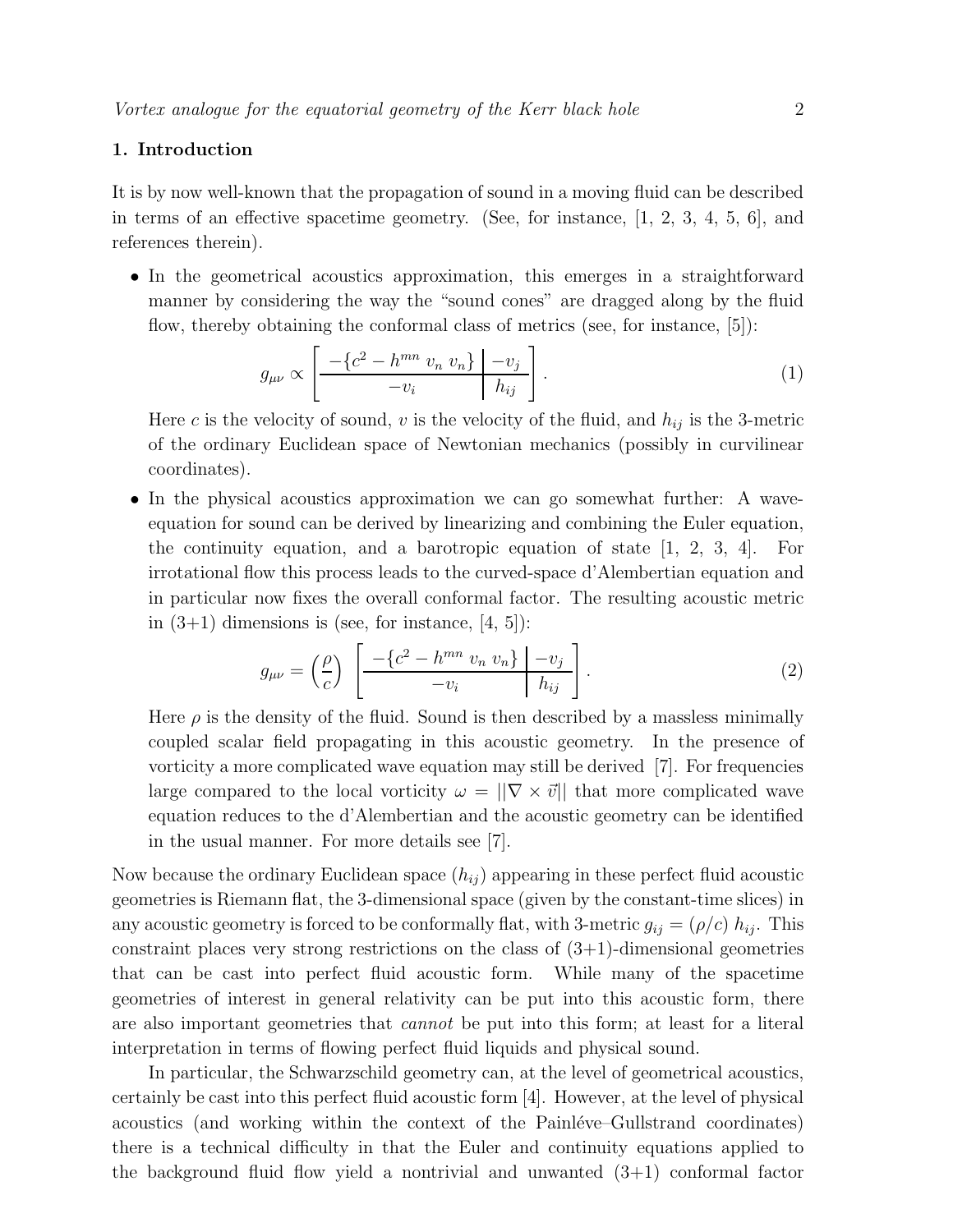$\rho/c$  [4]. This overall conformal factor is annoying, but it does not affect the sound cones, and so does not affect the "causal structure" of the resulting analogue spacetime [6]. Furthermore any overall conformal factor will not affect the surface gravity [8], so it will not directly affect the acoustic analogue of Hawking radiation [1, 4]. So for most of the interesting questions one might ask, the Schwarzschild geometry can for all practical purposes be cast into acoustic form.

Alternatively, as we shall demonstrate below, the Schwarzschild geometry can also be put into acoustic form in a different manner by using isotropic coordinates — see the appendix of this article for details. More generally, any spherically symmetric geometry (static or otherwise) can be put into acoustic form — details are again provided in the appendix. (This of course implies that the Reissner–Nordström geometry can be put into acoustic form.) In particular, the FRW cosmologies can also be put into acoustic form, both at the level of physical acoustics and at the level of geometrical acoustics. In fact there are two rather different routes for doing so: Either by causing the fluid to explode or by adjusting the speed of sound  $[9, 10, 11, 12, 13, 14, 15, 16]$ .

There is however a fundamental restriction preventing the Kerr geometry [and Kerr–Newman geometry] being cast into perfect fluid acoustic form. It has recently been established [17, 18, 19] that no possible time-slicing of the full Kerr geometry can ever lead to conformally flat spatial 3-slices. Faced with this fact, we ask a more modest question: Can we at least cast a *subspace* of the Kerr geometry into perfect fluid acoustic form? Specifically, since we know that the effective geometry of a generalized line vortex (a "draining bathtub" geometry) contains both horizons and ergosurfaces [4, 5], one is prompted to ask: If we look at the equatorial slice of the Kerr spacetime can we at least put that into acoustic form? If so, then this opens the possibility of finding a physically reasonable analogue model based on a vortex geometry that might mimic this important aspect of the Kerr geometry. Thus we have three independent physics questions to answer:

- What is the most general perfect fluid acoustic metric that can [even in principle] be constructed for the most general [translation invariant] line vortex geometry?
- Can the equatorial slice of Kerr then be put into this form? (And if not, how close can one get?)
- By generalizing the analogue model to something more complicated than a perfect fluid, can we do any better?

We shall now explore these three issues in some detail.

# 2. Vortex flow

#### 2.1. General framework

The background fluid flow [on which the sound waves are imposed] is governed by three key equations: The continuity equation, the Euler equation, and a barotropic equation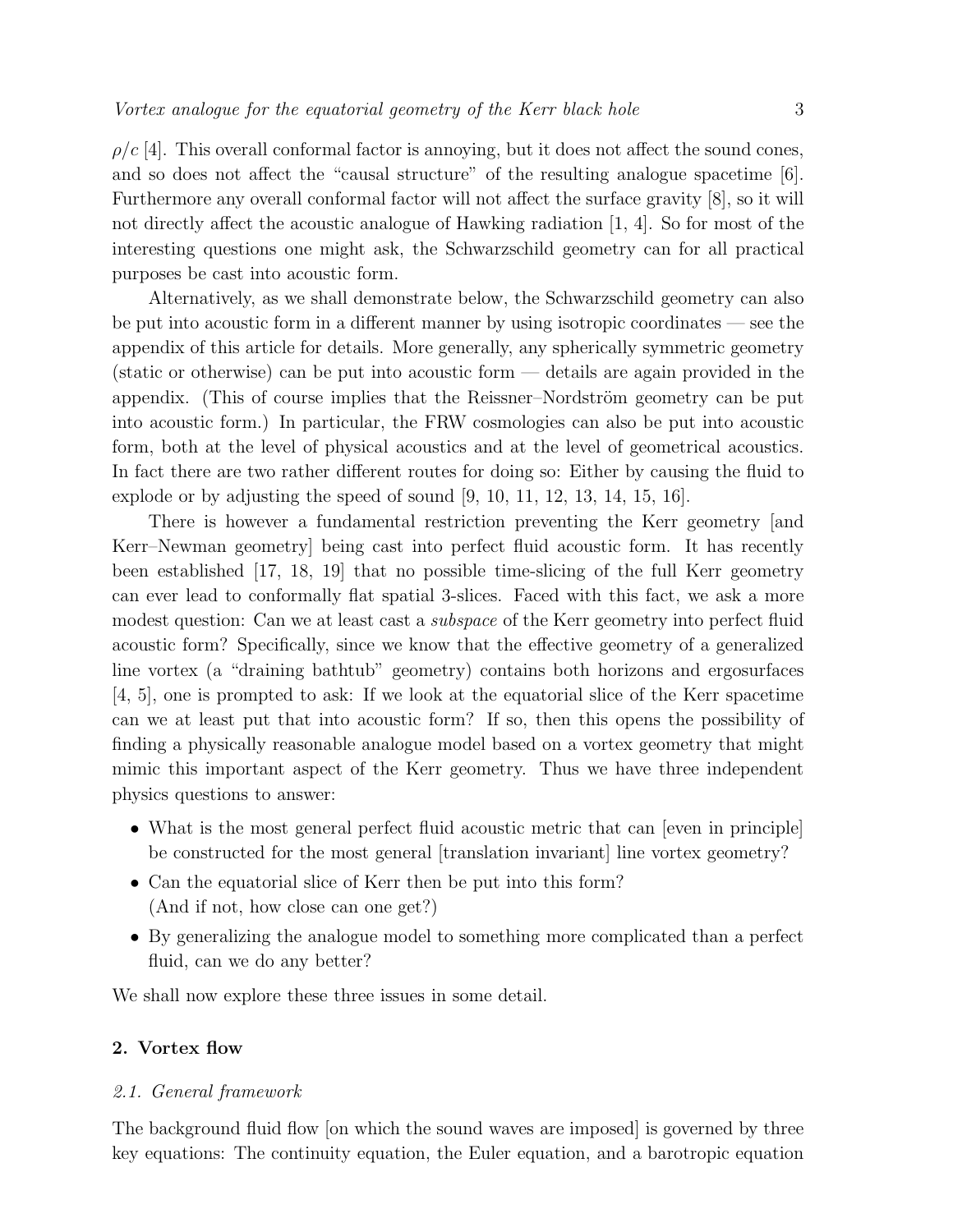of state:

$$
\frac{\partial \rho}{\partial t} + \nabla \cdot (\rho \, \vec{v}) = 0. \tag{3}
$$

$$
\rho \left[ \frac{\partial \vec{v}}{\partial t} + (\vec{v} \cdot \nabla) \vec{v} \right] = -\nabla p + \vec{f}.
$$
\n(4)

$$
p = p(\rho). \tag{5}
$$

Here we have included for generality an arbitrary external force  $\vec{f}$ , possibly magnetohydrodynamic in origin, that we can in principle think of imposing on the fluid flow to shape it in some desired fashion. From an engineering perspective the Euler equation is best rearranged as

$$
\vec{f} = \rho \left[ \frac{\partial \vec{v}}{\partial t} + (\vec{v} \cdot \nabla) \vec{v} \right] + \nabla p, \tag{6}
$$

with the physical interpretation being that  $\vec{f}$  is now telling you what external force you would need in order to set up a specified fluid flow.

### 2.2. Zero radial flow

Assuming now a cylindrically symmetric time-independent fluid flow without any sinks or sources we have a line vortex aligned along the z axis with fluid velocity  $\vec{v}$ :

$$
\vec{v}(r) = v_{\hat{\theta}}(r) \hat{\theta}.\tag{7}
$$

The continuity equation (3) for this geometry is trivially satisfied and calculating the fluid acceleration leads to

$$
\vec{a} = (\vec{v} \cdot \nabla)\vec{v} = -\frac{v_{\hat{\theta}}(r)^2}{r}\,\hat{r}.\tag{8}
$$

Substituting this into the rearranged Euler equation (6) gives

$$
\vec{f} = f_{\hat{r}} \hat{r} = \left\{-\rho(r) \frac{v_{\hat{\theta}}(r)^2}{r} + c^2(r) \partial_r \rho(r) \right\} \hat{r}
$$
\n(9)

with the physical interpretation that:

- The external force  $\vec{f}_f$  must be chosen to precisely cancel against the combined effects of centripetal acceleration and pressure gradient. The angular-flow is not completely controlled by this external force, but is instead an independently specifiable quantity. (There is only *one* relationship between  $f_r(r)$ ,  $\rho(r)$ ,  $c(r)$ , and  $v_{\theta}(r)$ , which leaves three of these quantities as arbitrarily specifiable functions.)
- We are now considering the equation of state to be an *output* from the problem, rather than an *input* to the problem. If for instance  $\rho(r)$  and  $c^2(r)$  are specified then the pressure can be evaluated from

$$
p(r) = \int c^2(r) \frac{d\rho}{dr} dr,
$$
\n(10)

and then by eliminating r between  $p(r)$  and  $\rho(r)$ , the EOS  $p(\rho)$  can in principle be determined.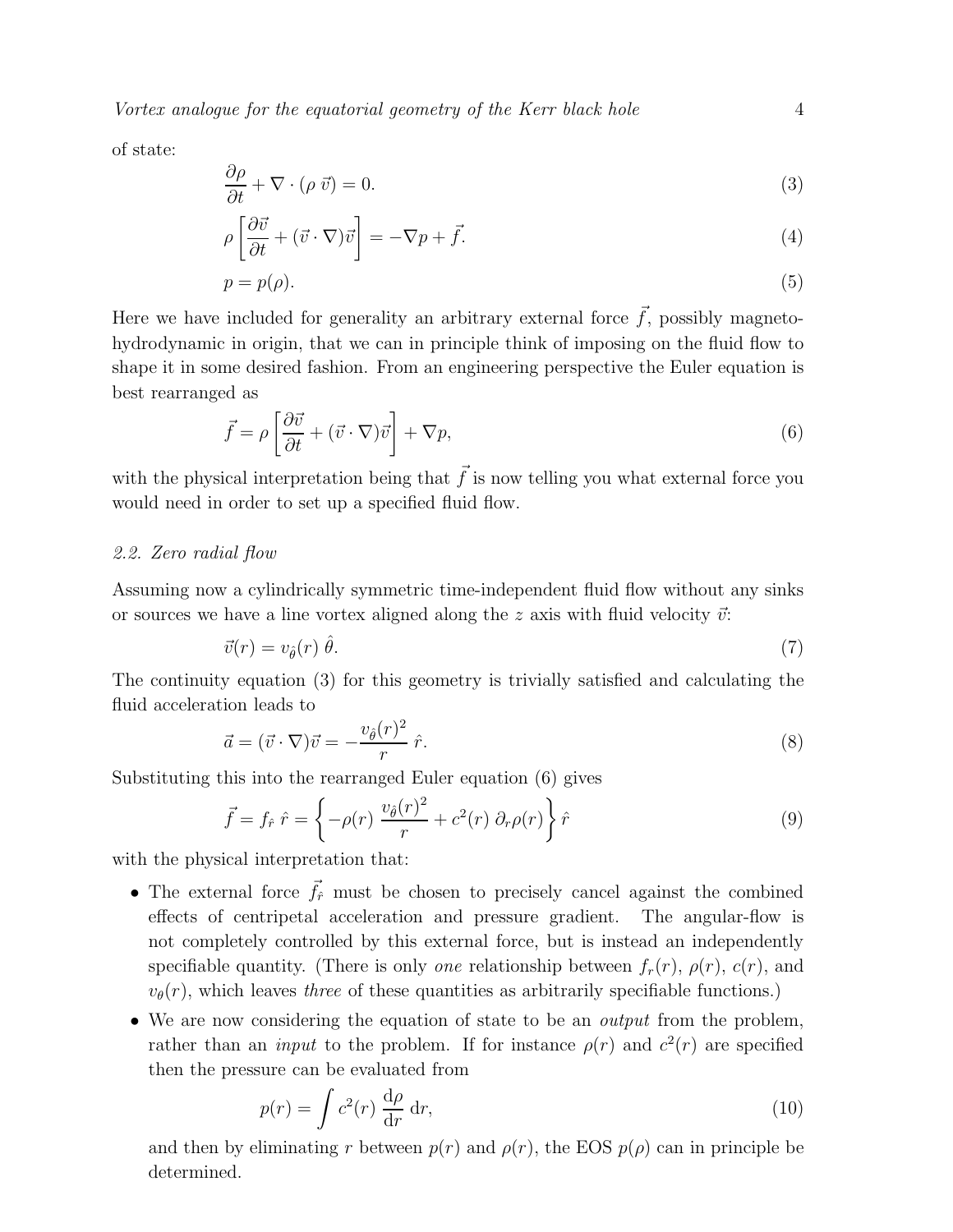• For zero external force (and no radial flow), which arguably is the most natural system to set up in the laboratory, we have

$$
\frac{v_{\theta}^{2}(r)}{c^{2}(r)} = r \partial_{r} \ln \rho(r), \qquad (11)
$$

which still has two arbitrarily specifiable functions.

• In the geometric acoustics regime the acoustic line-element for this zero-source/ zero-sink line vortex is

$$
ds^{2} \propto -\left(c^{2} - v_{\hat{\theta}}^{2}\right)dt^{2} - 2v_{\hat{\theta}} r d\theta dt + dr^{2} + r^{2}d\theta^{2} + dz^{2}.
$$
 (12)

In the physical acoustics regime the acoustic line-element is

$$
\mathrm{d}s^2 = \left(\frac{\rho}{c}\right) \left[ -\left(c^2 - v_\theta^2\right) \mathrm{d}t^2 - 2v_\theta \, r \mathrm{d}\theta \, \mathrm{d}t + \mathrm{d}r^2 + r^2 \mathrm{d}\theta^2 + \mathrm{d}z^2 \right]. \tag{13}
$$

The vortex quite naturally has a ergosurface where the speed of the fluid flow equals the speed of sound in the fluid. This vortex geometry may or may not have a horizon — since  $v_{\hat{r}}$  is identically zero the occurrence or otherwise of a horizon depends on whether or not the speed of sound  $c(r)$  exhibits a zero.  $\ddagger$  We shall later see that this class of acoustic geometries is the most natural for building analogue models of the equatorial slice of the Kerr geometry.

#### 2.3. General analysis with radial flow

For completeness we now consider the situation where the vortex contains a sink or source at the origin. (A concrete example might be the "draining bathtub" geometry where fluid is systematically extracted from a drain located at the centre.) Assuming now a cylindrically symmetric time-independent fluid flow with a line vortex aligned along the z axis, the fluid velocity  $\vec{v}$  is

$$
\vec{v} = v_{\hat{r}}(r) \hat{r} + v_{\hat{\theta}}(r) \hat{\theta}.
$$
\n(14)

Wherever the radial velocity  $v_r(r)$  is nonzero the entire vortex should be thought of as collapsing or expanding.

The continuity equation (3) for this cylindrically symmetric problem is

$$
\nabla \cdot (\rho \, \vec{v}) = 0,\tag{15}
$$

and the rearranged Euler equation (6) for a pressure  $p$  which depends only on the radial-coordinate r is

$$
\vec{f} = \rho(\vec{v} \cdot \nabla)\vec{v} + c^2 \partial_r \rho \hat{r}.
$$
\n(16)

 $\ddagger$  The vanishing of  $c(r)$  at a horizon is exactly what happens for Schwarzschild black holes (or their analogues) in either Schwarzschild or isotropic coordinate systems. This is rather different from the behaviour in Painleve–Gullstrand coordinates, but is a quite standard signal for the presence of a horizon.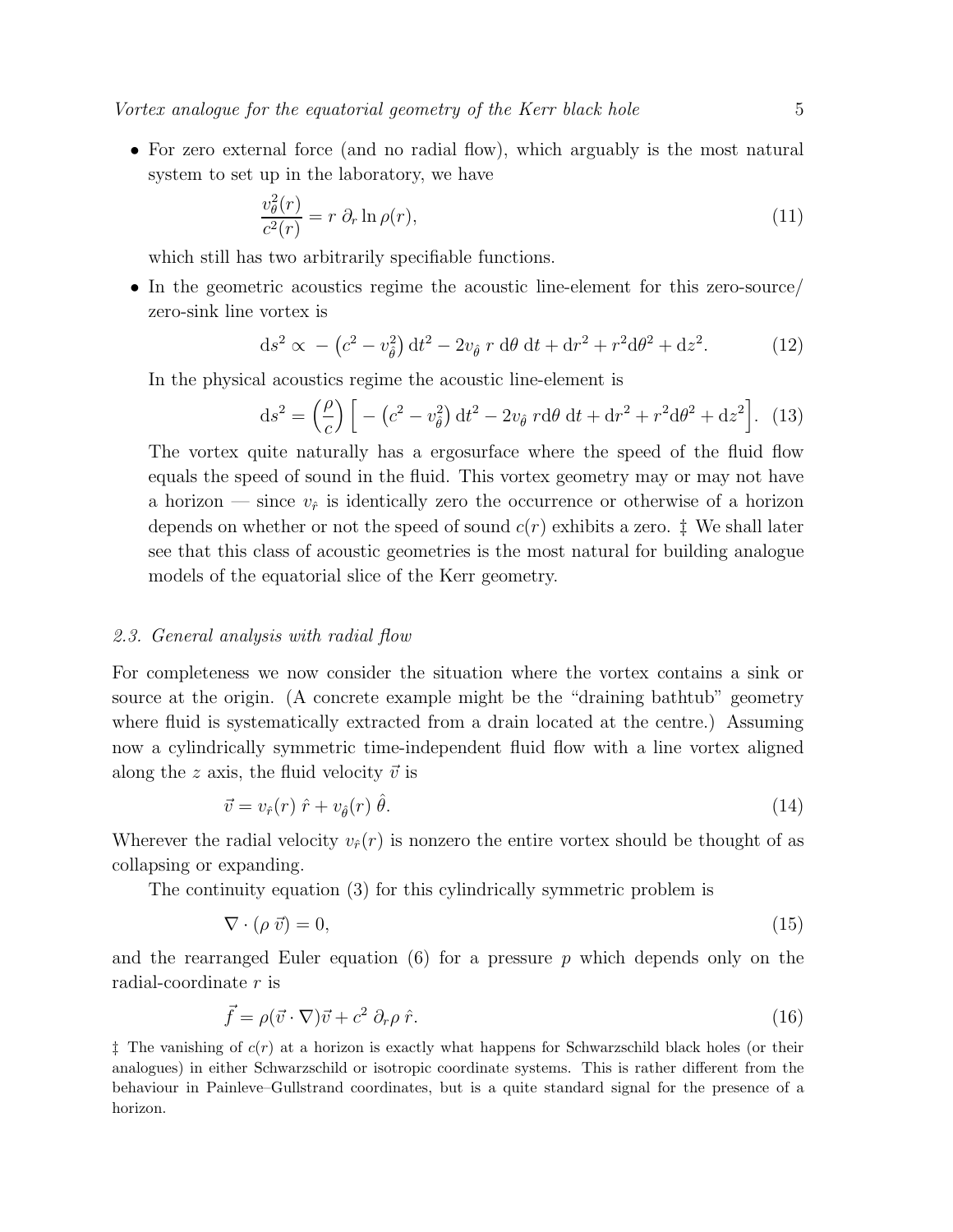

Figure 1. *A simple non-collapsing vortex geometry: The green circles denote the streamlines of the fluid flow. The outer red circle represents the ergosurface, where the fluid velocity reaches the speed of sound. The inner red circle (which need not exist in general) represents a possible [outer] horizon where the speed of sound goes to zero.*



Figure 2. A collapsing vortex geometry (draining bathtub): The green spirals denote *streamlines of the fluid flow. The outer circle represents the ergosurface while the inner circle represents the [outer] event horizon.*

At this stage we note that  $\rho$  is in general not an independent variable. Because equation (15) corresponds to a divergence-free field, integration over any closed circle in the two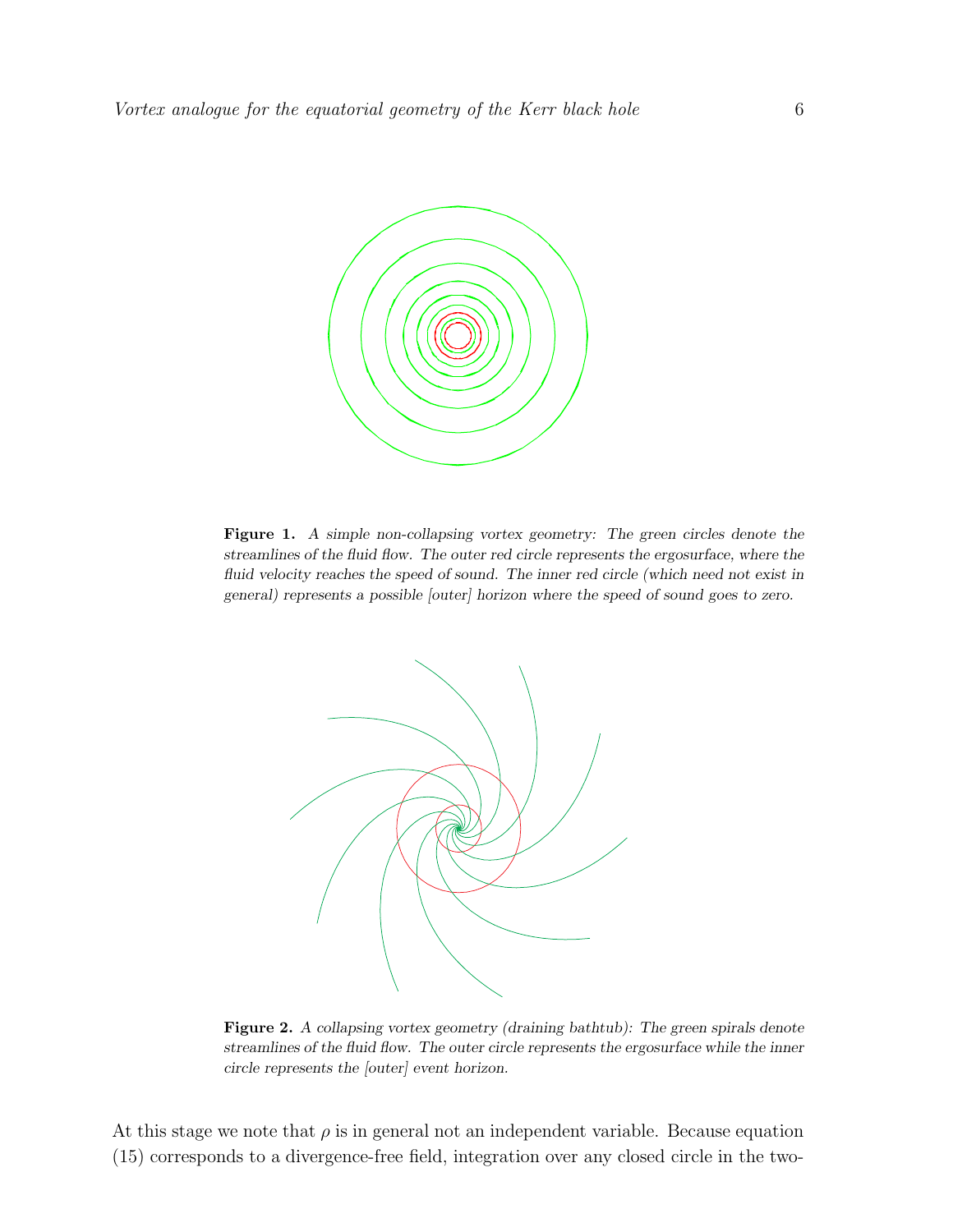dimensional plane yields

$$
\oint \rho(r) \vec{v}(r) \cdot \hat{r} ds = 2\pi \rho(r) v_{\hat{r}}(r) r = 2\pi k_1.
$$
\n(17)

Then provided  $v_{\hat{r}} \neq 0$ ,

$$
\rho(r) = \frac{k_1}{r v_{\hat{r}}(r)}.\tag{18}
$$

Substituting into the rearranged Euler equation gives

$$
\vec{f} = \frac{k_1}{r v_{\hat{r}}} \left( \vec{v} \cdot \nabla \right) \vec{v} + c^2 \partial_r \left( \frac{k_1}{r v_{\hat{r}}} \right) \hat{r},\tag{19}
$$

where c is a function of  $\rho$ , and thus a function of  $v_{\hat{r}}$ . This now completely specifies the force profile in terms of the desired velocity profile,  $v_{\hat{r}}$ ,  $v_{\hat{\theta}}$ , the equation of state, and a single integration constant  $k_1$ . Calculating the fluid acceleration leads to

$$
(\vec{v} \cdot \nabla)\vec{v} = \left\{ v_{\hat{r}}(r)\partial_r v_{\hat{r}}(r) - \frac{v_{\hat{\theta}}(r)^2}{r} \right\} \hat{r} + \left\{ v_{\hat{r}}(r)\partial_r v_{\hat{\theta}}(r) + \frac{v_{\hat{r}}(r) v_{\hat{\theta}}(r)}{r} \right\} \hat{\theta},
$$
\n(20)

which can be rearranged to yield

$$
(\vec{v} \cdot \nabla)\vec{v} = \left\{\frac{1}{2}\partial_r[v_{\hat{r}}(r)^2] - \frac{v_{\hat{\theta}}(r)^2}{r}\right\}\hat{r} + \left\{\frac{v_{\hat{r}}(r)}{r}\partial_r[r\ v_{\hat{\theta}}(r)]\right\}\hat{\theta}.\tag{21}
$$

Finally, decomposing the external force into radial and tangential [torque-producing directions] we have

$$
f_{\hat{r}} = \vec{f} \cdot \hat{r} = k_1 \left\{ \frac{1}{rv_{\hat{r}}} \left[ \frac{1}{2} \partial_r [v_{\hat{r}}(r)^2] - \frac{v_{\hat{\theta}}(r)^2}{r} \right] + c^2 \partial_r \left( \frac{1}{rv_{\hat{r}}} \right) \right\},\tag{22}
$$

and

$$
f_{\hat{\theta}} = \vec{f} \cdot \hat{\theta} = k_1 \left\{ \frac{1}{r^2} \partial_r [r \ v_{\hat{\theta}}(r)] \right\}.
$$
 (23)

The radial equation can undergo one further simplification to yield

$$
f_{\hat{r}} = k_1 \left\{ \frac{1}{r} \left[ 1 - \frac{c_s^2}{v_{\hat{r}}^2} \right] \partial_r v_{\hat{r}} - \frac{c_s^2 + v_{\hat{\theta}}^2}{r^2 v_{\hat{r}}} \right\}.
$$
 (24)

Summarizing:

• In the geometric acoustics regime the acoustic line-element for the most general [time-independent cylindrically symmetric collapsing/ expanding] line vortex is

$$
ds^{2} \propto -\left(c^{2} - v_{\hat{r}}^{2} - v_{\hat{\theta}}^{2}\right) dt^{2} - 2v_{\hat{r}} dr dt - 2v_{\hat{\theta}} r d\theta dt + dr^{2} + r^{2} d\theta^{2} + dz^{2}.
$$
 (25)

We again reiterate that — given a barotropic equation of state  $p(\rho)$  — once the velocity profile  $v_{\hat{r}}$  and  $v_{\hat{\theta}}$  is specified, then up to a single integration constant  $k_1$ , the density and speed of sound are no longer free but are fixed by the continuity equation and the equation of state respectively. Furthermore, the Euler equation then tells you exactly how much external force is required to set up the fluid flow. There are still two freely specifiable functions which we can take to be the two components of velocity.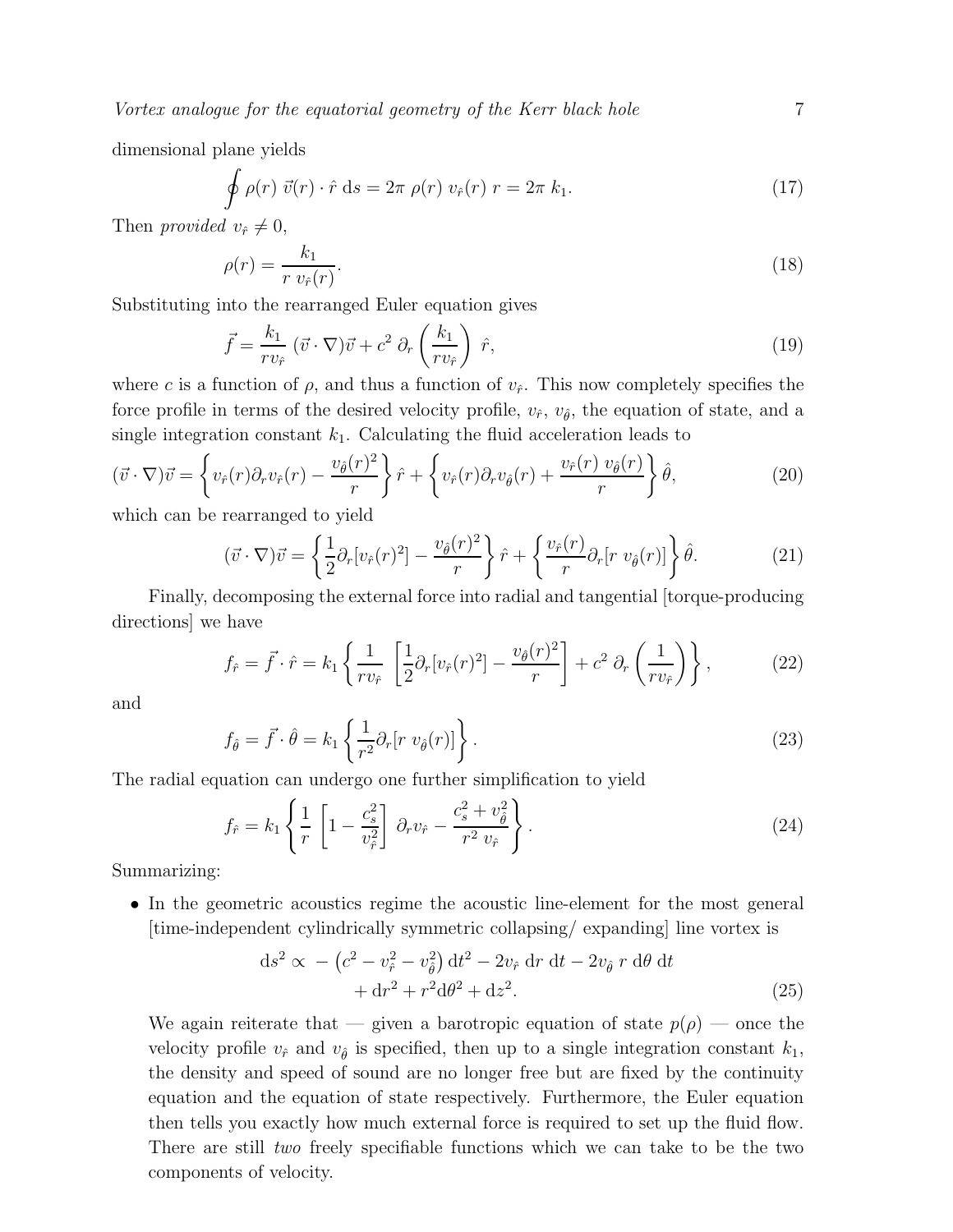• In the physical acoustics regime the acoustic line-element is

$$
ds^{2} = \left(\frac{\rho}{c}\right) \left[ -\left(c^{2} - v_{\hat{r}}^{2} - v_{\hat{\theta}}^{2}\right) dt^{2} - 2v_{\hat{r}} dr dt - 2v_{\hat{\theta}} r d\theta dt + dr^{2} + r^{2} d\theta^{2} + dz^{2} \right].
$$
\n(26)

The major difference for physical acoustics is that for technical reasons the massless curved-space Klein–Gordon equation [d'Alembertian wave equation] can only be derived if the flow has zero vorticity. This requires  $v_{\hat{\theta}}(r) = k_2/r$  and hence  $f_{\hat{\theta}} = 0$ , so that the flow would be un-torqued. More precisely, the d'Alembertian wave equation is a good approximation as long as the frequency of the wave is high compared to the vorticity. However, in the presence of significant torque and vorticity, a more complicated wave equation holds [7], but that wave equation requires additional geometrical structure beyond the effective metric, and so is not suitable for developing general relativity analogue models. (Though this more complicated set of coupled PDEs is of direct physical interest in its own right.) §

There are several special cases of particular interest:

- No vorticity,  $\nabla \times \vec{v} = 0$ ;
- No angular torque,  $f_{\hat{\theta}} = 0$ ;
- No radial flow  $v_{\hat{r}} = 0$ ;
- No radial force,  $f_{\hat{r}} = 0$ ;
- No external force,  $\vec{f} = 0$ ;

which we will now explore in more detail.

Zero vorticity/ zero torque: If we assume zero vorticity,  $\nabla \times \vec{v} = 0$ , the above calculation simplifies considerably, since then

$$
v_{\hat{\theta}} = \frac{k_2}{r} \,,\tag{27}
$$

which implies  $f_{\hat{\theta}} = 0$ . Conversely, if we assume zero torque, then (assuming  $k_1 \neq 0$ ) the vorticity is zero.

But note that the simple relationship *zero torque*  $\iff$  *zero vorticity* requires the assumption of nonzero radial flow. With zero radial flow the torque is always zero for a time independent flow, regardless of whether or not the flow is vorticity free.

Zero radial force: Assuming zero radial force,  $f_{\hat{r}} = 0$ , and assuming  $k_1 \neq 0$ , one finds

$$
\frac{1}{rv_{\hat{r}}} \left[ \frac{1}{2} \partial_r [v_{\hat{r}}(r)^2] - \frac{v_{\hat{\theta}}(r)^2}{r} \right] + c^2(r) \partial_r \left( \frac{1}{rv_{\hat{r}}} \right) = 0. \tag{28}
$$

§ We shall subsequently see that the "equivalent Kerr vortex" is not irrotational — but the vorticity is proportional to the angular momentum, so there is a large parameter regime in which the effect of vorticity is negligible.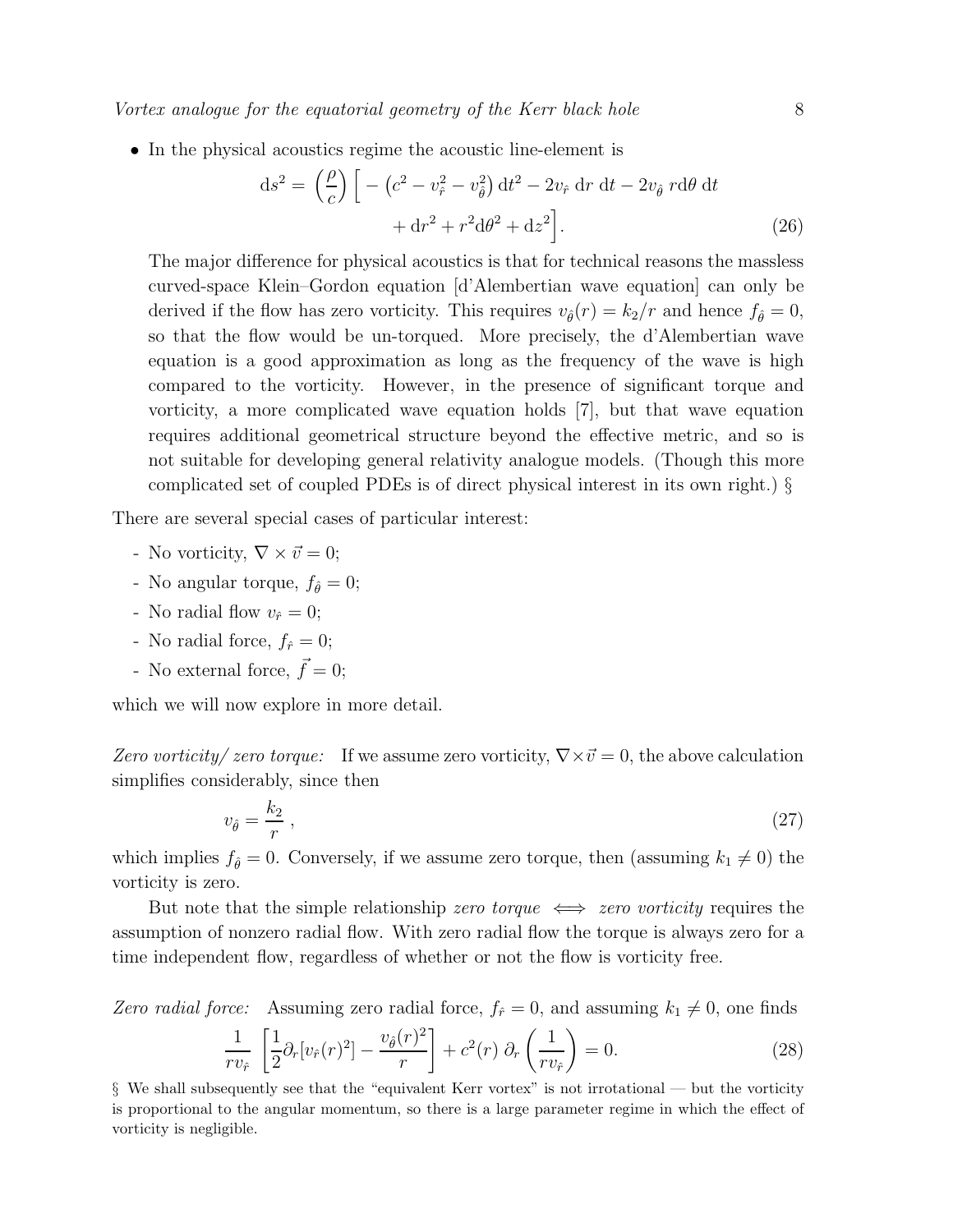Thus the radial and angular parts of the background velocity are now dependent on each other. Once you have chosen, e.g.,  $v_{\hat{\theta}}(r)$  and  $c(r)$ , a differential equation constrains  $v_{\hat{r}}$ :

$$
v_{\hat{r}} \partial_r v_{\hat{r}} \left[ 1 - \frac{c^2}{v_r^2} \right] = \frac{c^2 + v_{\hat{\theta}}^2}{r} \,. \tag{29}
$$

Zero external force: If we assume zero external force,  $\vec{f} = 0$ , both the radial and angular external forces are zero. Then assuming  $k_1 \neq 0$ 

$$
v_{\hat{r}} \partial_r v_{\hat{r}} \left[ 1 - \frac{c^2}{v_r^2} \right] = \frac{c^2}{r} + \frac{k_2^2}{r^3} \,. \tag{30}
$$

Since c depends on  $\rho$  via the barotropic equation, and  $\rho$  depends on  $v_r$  via the continuity equation, this is actually a rather complicated nonlinear ODE for  $v_r(r)$ . (For zero radial flow this reduces to the tautology  $0 = 0$  and we must adopt the analysis of the previous subsection.)

In general the ergosurface is defined by the location where the flow goes supersonic

$$
v_{\hat{r}}^2 + v_{\hat{\theta}}^2 = c^2 \tag{31}
$$

while the horizon is defined by the location where

$$
v_{\hat{r}}^2 = c^2 \tag{32}
$$

Note that horizons can form in three rather different ways:

- $v_{\hat{r}} = -c \neq 0$  a black hole horizon.
- $v_{\hat{r}} = +c \neq 0$  a white hole horizon.
- $v_{\hat{r}} = \pm c = 0$  a bifurcate horizon.

In analogue models it is most usual to keep  $c \neq 0$  and use fluid flow to generate the horizon, this is the case for instance in the Painléve–Gullstrand version of the Schwarzschild geometry [4, 5]. The alternate possibility of letting both  $v_{\hat{r}} \to 0$  and  $c \rightarrow 0$  to obtain a horizon is not the most obvious construction from the point of view of acoustic geometries, but cannot a priori be excluded on either mathematical or physical grounds. Indeed, it is this less obvious manner of implementing the acoustic geometry that most closely parallels the analysis of Schwarzschild black holes in curvature coordinates or isotropic coordinates, and we shall soon see that this route is preferred when investigating the Kerr spacetime.

#### 3. The role of dimension

The role of spacetime dimension in these acoustic geometries is sometimes a bit surprising and potentially confusing. This is important because there is a real physical distinction between truly two-dimensional systems and effectively two-dimensional systems in the form of three-dimensional systems with cylindrical symmetry. We emphasise that in cartesian coordinates the wave equation

$$
\frac{\partial}{\partial x^{\mu}}\left(f^{\mu\nu}\frac{\partial}{\partial x^{\nu}}\,\psi\right) = 0,\tag{33}
$$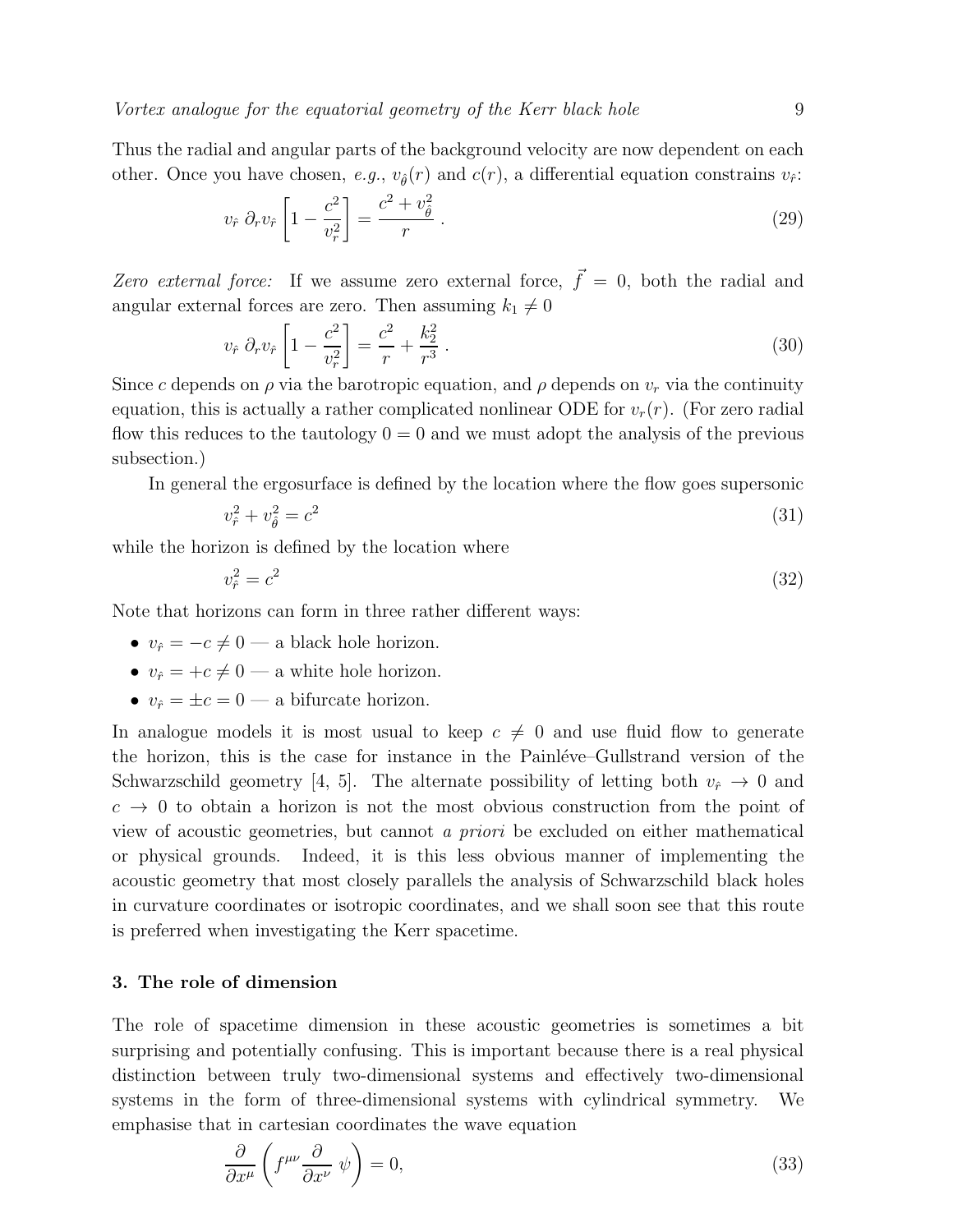where

$$
f^{\mu\nu} = \left[ \frac{-\rho/c^2}{-\rho v^i/c^2} \left| \rho \left\{ \delta^{ij} - v^i v^j/c^2 \right\} \right] \right],
$$
\n(34)

holds *independent* of the dimensionality of spacetime. It depends only on the Euler equation, the continuity equation, a barotropic equation of state, and the assumption of irrotational flow [3].

Introducing the acoustic metric  $g^{\mu\nu}$ , defined by

$$
f^{\mu\nu} = \sqrt{-g} g^{\mu\nu}; \qquad g = \frac{1}{\det(g^{\mu\nu})}
$$
\n(35)

the wave equation (33) corresponds to the massless Klein–Gordon equation [d'Alembertian wave equation] in a curved space-time with contravariant metric tensor:

$$
g^{\mu\nu} = \left(\frac{\rho}{c}\right)^{-2/(d-1)} \left[\frac{-1/c^2}{-\vec{v}/c^2} \frac{-\vec{v}^T/c^2}{\mathbf{I}_{d \times d} - \vec{v} \otimes \vec{v}^T/c^2}\right],\tag{36}
$$

where  $d$  is the dimension of *space* (not spacetime).

The covariant acoustic metric is

$$
g_{\mu\nu} = \left(\frac{\rho}{c}\right)^{2/(d-1)} \left[\frac{-\left(c^2 - v^2\right) \quad | \quad -\vec{v}^T}{-\vec{v} \quad | \quad \mathbf{I}_{d \times d}}\right].\tag{37}
$$

3.1.  $d = 3$ 

The acoustic line-element for three space and one time dimension reads

$$
g_{\mu\nu} = \left(\frac{\rho}{c}\right) \left[ \frac{-\left(c^2 - v^2\right) \quad | \quad -\vec{v}^T}{-\vec{v} \quad | \quad \mathbf{I}_{3\times 3}} \right].\tag{38}
$$

This is the primary case of interest in this article.

# 3.2.  $d = 2$

The acoustic line-element for two space and one time dimension reads

$$
g_{\mu\nu} = \left(\frac{\rho}{c}\right)^2 \left[\frac{-\left(c^2 - v^2\right) \quad | \quad -\vec{v}^T}{-\vec{v} \quad | \quad \mathbf{I}_{2\times 2}}\right].\tag{39}
$$

This situation would be appropriate when dealing with surface waves or excitations confined to a particular substrate, for example at the surface between two superfluids. An important physical point is that, due to the fact that one can always find a conformal transformation to make the two-dimensional spatial slice flat [20], essentially all possible 2+1 metrics can in principle be reproduced by acoustic metrics [21]. (The only real restriction is the quite physical constraint that there be no closed timelike curves in the spacetime.)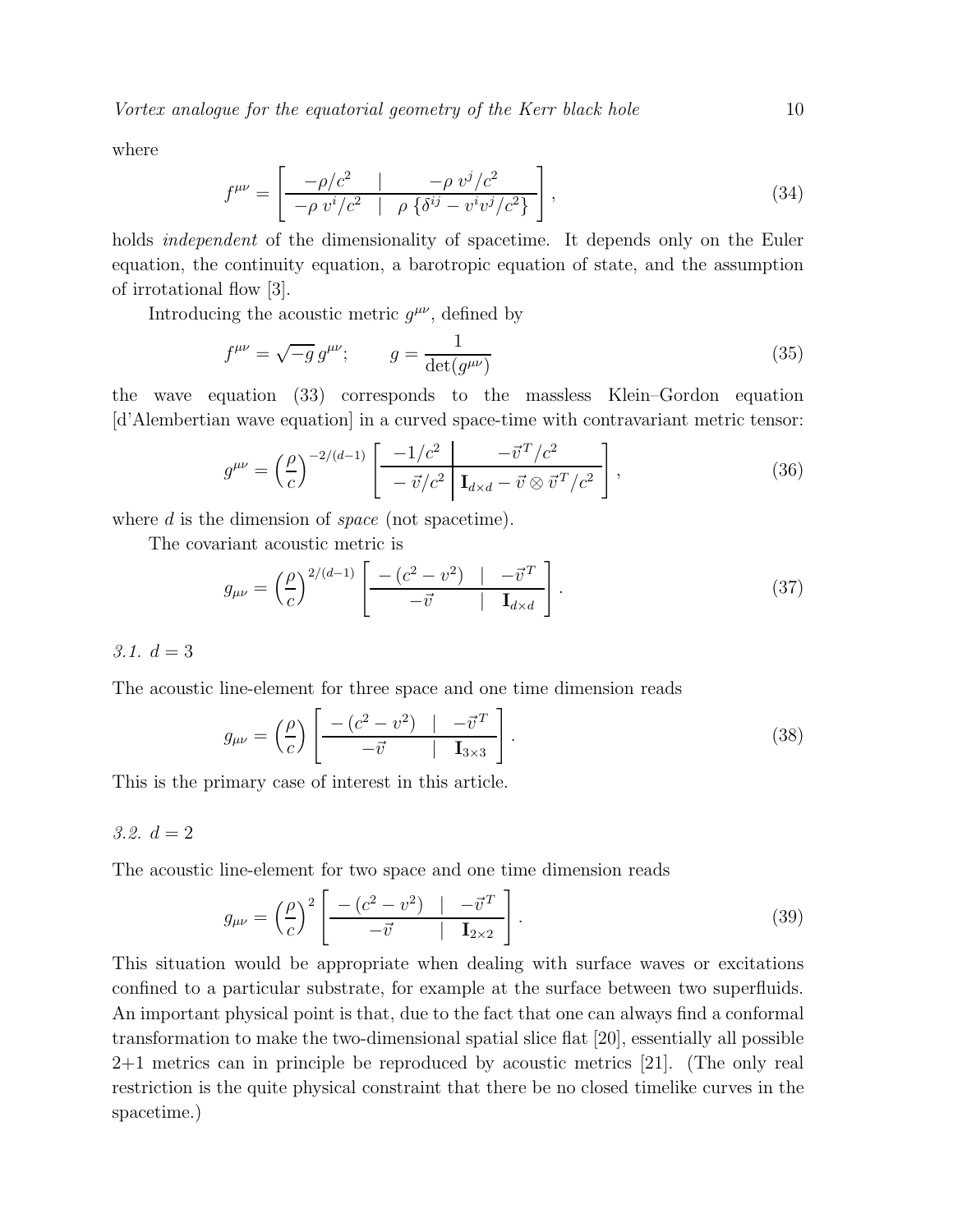3.3.  $d = 1$ 

The naive form of the acoustic metric in  $(1+1)$  dimensions is ill-defined, because the conformal factor is raised to a formally infinite power — this is a side effect of the well-known conformal invariance of the Laplacian in 2 dimensions. The wave equation in terms of  $f^{\mu\nu}$  continues to make good sense — it is only the step from  $f^{\mu\nu}$  to the effective metric that breaks down.

Note that this issue only presents a difficulty for physical systems that are intrinsically one-dimensional. A three-dimensional system with plane symmetry, or a two-dimensional system with line symmetry, provides a perfectly well behaved model for  $(1+1)$  dimensions, as in the cases  $d = 3$  and  $d = 2$  above.

# 4. The Kerr equator

To compare the vortex acoustic geometry to the physical Kerr geometry of a rotating black hole [22], consider the equatorial slice  $\theta = \pi/2$  in Boyer–Lindquist coordinates [23]:

$$
(\mathrm{d}s^2)_{(2+1)} = -\mathrm{d}t^2 + \frac{2m}{r}(\mathrm{d}t - a\;\mathrm{d}\phi)^2 + \frac{\mathrm{d}r^2}{1 - 2m/r + a^2/r^2} + (r^2 + a^2)\;\mathrm{d}\phi^2. \tag{40}
$$

We would like to put this into the form of an "acoustic metric"

$$
g_{\mu\nu} = \left(\frac{\rho}{c}\right) \left[ \frac{-\left\{c^2 - h^{mn} v_n v_n\right\} \middle| -v_j}{-v_i} \right]. \tag{41}
$$

If we look at the 2-d  $r-\phi$  plane, the metric is

$$
(\mathrm{d}s^2)_{(2)} = \frac{\mathrm{d}r^2}{1 - 2m/r + a^2/r^2} + \left(r^2 + a^2 + \frac{2ma^2}{r}\right)\mathrm{d}\phi^2. \tag{42}
$$

Now it is well-known that any 2-d geometry is locally conformally flat [20], though this fact is certainly not manifest in these particular coordinates. Introduce a new radial coordinate  $\tilde{r}$  such that:

$$
\frac{\mathrm{d}r^2}{1 - 2m/r + a^2/r^2} + \left(r^2 + a^2 + \frac{2ma^2}{r}\right)\mathrm{d}\phi^2 = \Omega(\tilde{r})^2 \left[\mathrm{d}\tilde{r}^2 + \tilde{r}^2 \mathrm{d}\phi^2\right]. \tag{43}
$$

This implies

$$
\left(r^2 + a^2 + \frac{2ma^2}{r}\right) = \Omega(\tilde{r})^2 \tilde{r}^2,\tag{44}
$$

and

$$
\frac{\mathrm{d}r^2}{1 - 2m/r + a^2/r^2} = \Omega(\tilde{r})^2 \,\mathrm{d}\tilde{r}^2,\tag{45}
$$

leading to the differential equation

$$
\frac{1}{\tilde{r}(r)} \frac{d\tilde{r}(r)}{dr} = \frac{1}{\sqrt{1 - 2m/r + a^2/r^2}\sqrt{r^2 + a^2 + 2ma^2/r}},\tag{46}
$$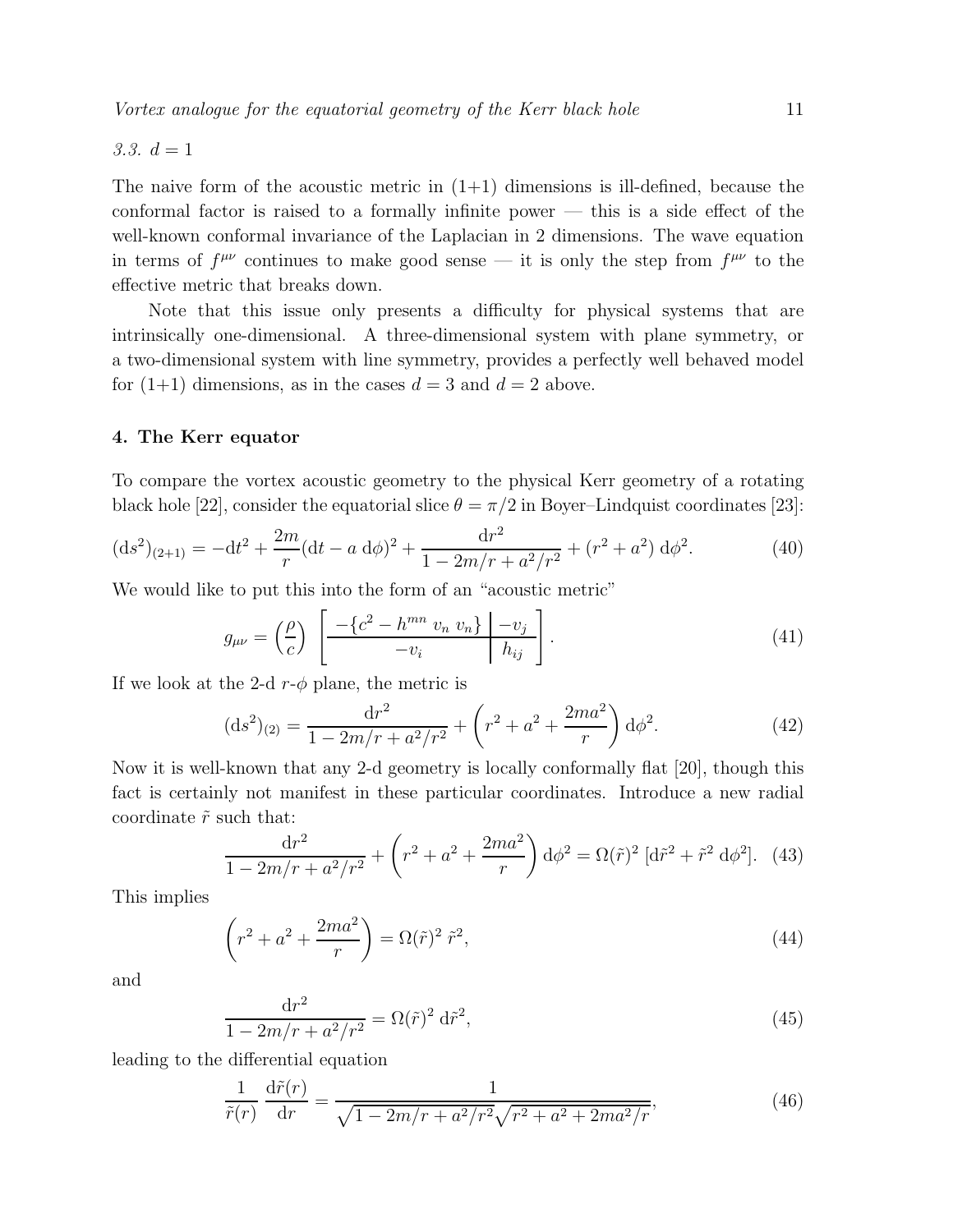which is formally solvable as

$$
\tilde{r}(r) = \exp\left\{ \int \frac{dr}{\sqrt{1 - 2m/r + a^2/r^2}\sqrt{r^2 + a^2 + 2ma^2/r}} \right\}.
$$
\n(47)

The normalization is most easily fixed by considering the  $m = 0 = a$  case, in which case  $\tilde{r} = r$ , and then using this to write the general case as

$$
\tilde{r}(r) = r \exp\left[-\int_r^{\infty} \left\{\frac{1}{\sqrt{1 - 2m/\bar{r} + a^2/\bar{r}^2} \sqrt{\bar{r}^2 + a^2 + 2ma^2/\bar{r}}} - \frac{1}{\bar{r}}\right\} d\bar{r}\right],
$$
\n(48)

where  $\bar{r}$  is simply a dummy variable of integration. If  $a = 0$  this integral can be performed in terms of elementary functions

$$
\int \frac{\mathrm{d}r}{r\sqrt{1-2m/r}} = \ln\left(\sqrt{r^2-2mr} + r - m\right) \qquad [r > 2m],\qquad(49)
$$

so that

$$
\tilde{r}(r) = \frac{1}{2} \left( \sqrt{r^2 - 2mr} + r - m \right),\tag{50}
$$

though for  $m \neq 0$  and general a no simple analytic form holds. Similarly, for  $m = 0$  and  $a \neq 0$  it is easy to show that

$$
\tilde{r}(r) = \sqrt{r^2 + a^2},\tag{51}
$$

though for  $a \neq 0$  and general m no simple analytic form holds.

Nevertheless, since we have an exact [if formal] expression for  $\tilde{r}(r)$  we can formally invert it to assert the existence of a function  $r(\tilde{r})$ . It is most useful to write  $\tilde{r} = r F(r)$ , with  $\lim_{r\to\infty} F(r) = 1$ , and to write the inverse function as  $r = \tilde{r}$  H( $\tilde{r}$ ) with the corresponding limit  $\lim_{\tilde{r}\to\infty} H(\tilde{r}) = 1$ . Even if we cannot write explicit closed form expressions for  $F(r)$  and  $H(\tilde{r})$  there is no difficulty in calculating them numerically, or in developing series expansions for these quantities, or even in developing graphical representations.

We now evaluate the conformal factor as

$$
\Omega(\tilde{r})^2 = \frac{r^2 + a^2 + 2ma^2/r}{\tilde{r}^2} = H(\tilde{r})^2 \left(1 + \frac{a^2}{r^2} + \frac{2ma^2}{r^3}\right),\tag{52}
$$

with r considered as a function of  $\tilde{r}$ , which now yields

$$
(\mathrm{d}s^2)_{(2+1)} = -\mathrm{d}t^2 + \frac{2m}{r}(\mathrm{d}t^2 - 2a \mathrm{d}\phi \mathrm{d}t) + \Omega(\tilde{r})^2 [\mathrm{d}\tilde{r}^2 + \tilde{r}^2 \mathrm{d}\phi^2]. \tag{53}
$$

Equivalently

$$
(\mathrm{d}s^{2})_{(2+1)} = \Omega(\tilde{r})^{2} \left\{ -\Omega(\tilde{r})^{-2} \left[ 1 - \frac{2m}{r} \right] \mathrm{d}t^{2} - \Omega(\tilde{r})^{-2} \frac{4am}{r} \, \mathrm{d}\phi \, \mathrm{d}t + \left[ \mathrm{d}\tilde{r}^{2} + \tilde{r}^{2} \, \mathrm{d}\phi^{2} \right] \right\}.
$$
 (54)

This now lets us pick off the coefficients of the equivalent acoustic metric. For the overall conformal factor

$$
\frac{\rho}{c} = \Omega(\tilde{r})^2 = H^2(\tilde{r}) \left( 1 + \frac{a^2}{r^2} + \frac{2ma^2}{r^3} \right). \tag{55}
$$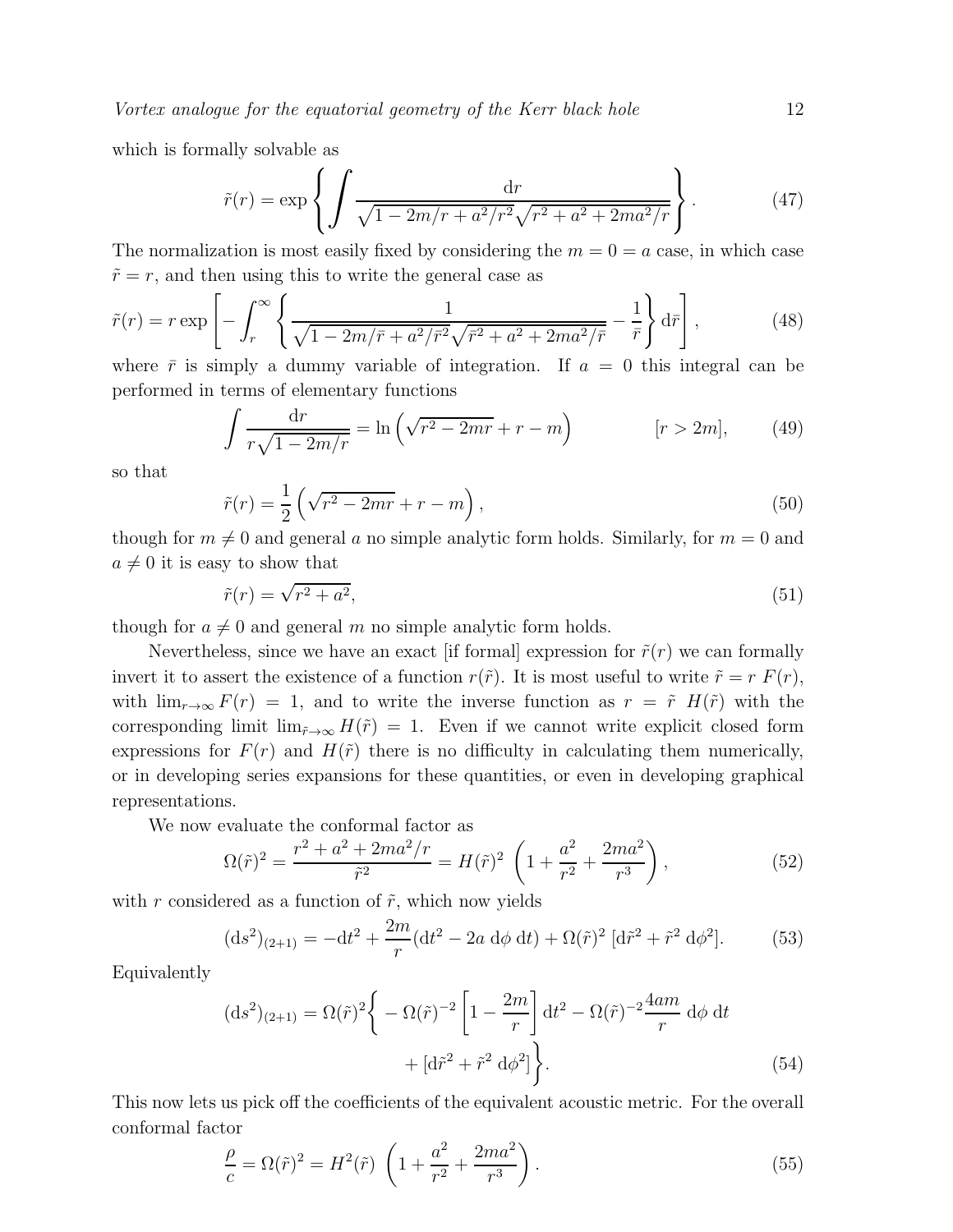For the azimuthal "flow"

$$
v_{\phi} = \Omega(\tilde{r})^{-2} \frac{2am}{r} = \frac{2am}{r} H^{-2}(\tilde{r}) \left( 1 + \frac{a^2}{r^2} + \frac{2ma^2}{r^3} \right)^{-1}.
$$
 (56)

In terms of orthonormal components

$$
v_{\hat{\phi}} = \frac{v_{\phi}}{\tilde{r}} = \frac{2am}{r^2} H^{-1}(\tilde{r}) \left( 1 + \frac{a^2}{r^2} + \frac{2ma^2}{r^3} \right)^{-1}.
$$
 (57)

This is, as expected, a vortex geometry. Finally for the "coordinate speed of light", corresponding to the speed of sound in the analogue geometry

$$
c^{2} = \Omega(\tilde{r})^{-2} \left[ 1 - \frac{2m}{r} \right] + \Omega(\tilde{r})^{-4} \frac{4a^{2}m^{2}}{\tilde{r}^{2}r^{2}},
$$
\n(58)

$$
= \Omega(\tilde{r})^{-4} \left\{ \Omega(\tilde{r})^2 \left[ 1 - \frac{2m}{r} \right] + \frac{4a^2m^2}{\tilde{r}^2 r^2} \right\}.
$$
 (59)

The speed of sound can be rearranged a little

$$
c^{2} = \Omega(\tilde{r})^{-4} H^{2}(\tilde{r}) \left\{ \left[ 1 + \frac{a^{2}}{r^{2}} + \frac{2ma^{2}}{r^{3}} \right] \left[ 1 - \frac{2m}{r} \right] + \frac{4a^{2}m^{2}}{r^{4}} \right\}.
$$
 (60)

This can now be further simplified to obtain

$$
c^{2} = \Omega(\tilde{r})^{-4} H^{2}(\tilde{r}) \left\{ 1 - \frac{2m}{r} + \frac{a^{2}}{r^{2}} \right\},
$$
\n(61)

and finally leads to

$$
\rho = H(\tilde{r}) \sqrt{1 - \frac{2m}{r} + \frac{a^2}{r^2}},\tag{62}
$$

with r implicitly a function of  $\tilde{r}$ . Note that the velociy field of the "equivalent Kerr vortex" is not irrotational. Application of Stokes' theorem quickly yields

$$
\omega = \frac{1}{2\pi\tilde{r}} \frac{\partial}{\partial \tilde{r}} \left( 2\pi \tilde{r} \ v_{\phi} \right) = \frac{1}{\tilde{r}} \frac{\partial}{\partial \tilde{r}} \left( v_{\phi} \right) = \frac{1}{\tilde{r}} \frac{\partial}{\partial \tilde{r}} \left[ \frac{2am\tilde{r}^2}{r^3} \ \left( 1 + \frac{a^2}{r^2} + \frac{2ma^2}{r^3} \right)^{-1} \right]. \tag{63}
$$

which we can somewhat simplify to

$$
\omega = \frac{4am}{r^3} \left( 1 + \frac{a^2}{r^2} + \frac{2ma^2}{r^3} \right)^{-1} + \Omega \tilde{r} \sqrt{1 - 2m/r + a^2/r^2} \frac{\partial}{\partial r} \left[ \frac{2am}{r^3} \left( 1 + \frac{a^2}{r^2} + \frac{2ma^2}{r^3} \right)^{-1} \right].
$$
\n(64)

Note that (as should be expected), the vorticity is proportional to an overall factor of  $a$ , and so is proportional to the angular momentum of the Kerr geometry we are ultimately interested in.

While  $\tilde{r}$  is the radial coordinate in which the space part of the acoustic geometry is conformally flat, so that  $\tilde{r}$  is the "physical" radial coordinate that corresponds to distances measured in the laboratory where the vortex has been set up, this particular radial coordinate is also mathematically rather difficult to work with. For some purposes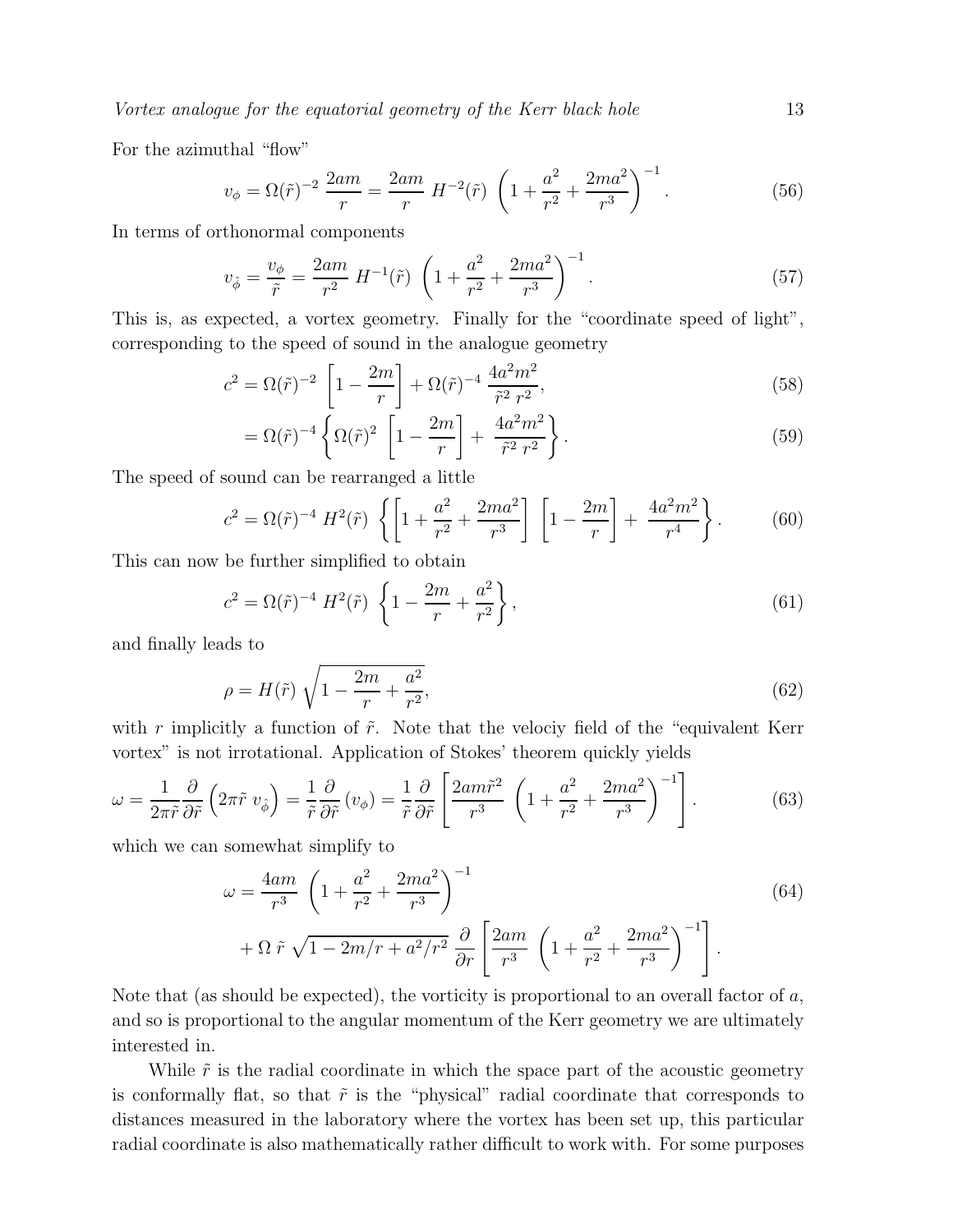it is more useful to present the coefficients of the acoustic metric as functions of  $r$ , using the relationship  $F(r) = 1/H(\tilde{r})$ . Then we have:

$$
\frac{\rho(r)}{c(r)} = \Omega^2(r) = F^{-2}(r) \left( 1 + \frac{a^2}{r^2} + \frac{2ma^2}{r^3} \right).
$$
\n(65)

$$
v_{\hat{\phi}}(r) = \frac{2am}{r^2} F(r) \left( 1 + \frac{a^2}{r^2} + \frac{2ma^2}{r^3} \right)^{-1}.
$$
 (66)

$$
c(r) = \sqrt{1 - \frac{2m}{r} + \frac{a^2}{r^2}} F(r) \left( 1 + \frac{a^2}{r^2} + \frac{2ma^2}{r^3} \right)^{-1}.
$$
 (67)

Finally this yields

$$
\rho(r) = F^{-1}(r)\sqrt{1 - \frac{2m}{r} + \frac{a^2}{r^2}},\tag{68}
$$

and the explicit if slightly complicated result that

$$
F(r) = \exp\left[-\int_r^{\infty} \left\{\frac{1}{\sqrt{1 - 2m/\bar{r} + a^2/\bar{r}^2}\sqrt{\bar{r}^2 + a^2 + 2ma^2/\bar{r}}} - \frac{1}{\bar{r}}\right\} d\bar{r}\right].
$$
 (69)

One of the advantages of writing things this way, as functions of  $r$ , is that it is now simple to find the locations of the horizon and ergosphere.

The ergo-surface is defined by  $c^2 - v^2 = 0$ , equivalent to the vanishing of the  $g_{tt}$ component of the metric. This occurs at

$$
r_E = 2m.\tag{70}
$$

The horizon is determined by the vanishing of c, (recall that  $v_{\hat{r}} \equiv 0$ ), this requires solving a simple quadratic with the result

$$
r_H = m + \sqrt{m^2 - a^2} < r_E. \tag{71}
$$

These results agree, as of course they must, with standard known results for the Kerr metric. It is easy to check that  $F(r_H)$  is finite (the function inside the exponential is integrable as long as the Kerr geometry is non-extremal), and that  $F(r_E)$  is finite. This then provides some simple consistency checks on the geometry:

$$
\rho(r_H) = 0 = c(r_H); \tag{72}
$$

$$
\Omega(r_H) \qquad \qquad = \text{finite};\tag{73}
$$

$$
F(r_H) = G(r_H)^{-1} = \text{finite};\tag{74}
$$

$$
\Omega(r_H) \ v_{\hat{\phi}}(r_H) = \frac{a}{r_H};\tag{75}
$$

$$
\omega(r_H) \qquad \qquad = \frac{a}{2mr_H};\tag{76}
$$

$$
c(r_E) = |v_{\hat{\phi}}(r_E)|. \tag{77}
$$

In particular if we compare the vorticity at the horizon,  $\omega(r_H) = a/(2mr_H)$ , with the surface gravity

$$
\kappa_H = \frac{2m}{r_H^2} - \frac{2a^2}{r_H^3},\tag{78}
$$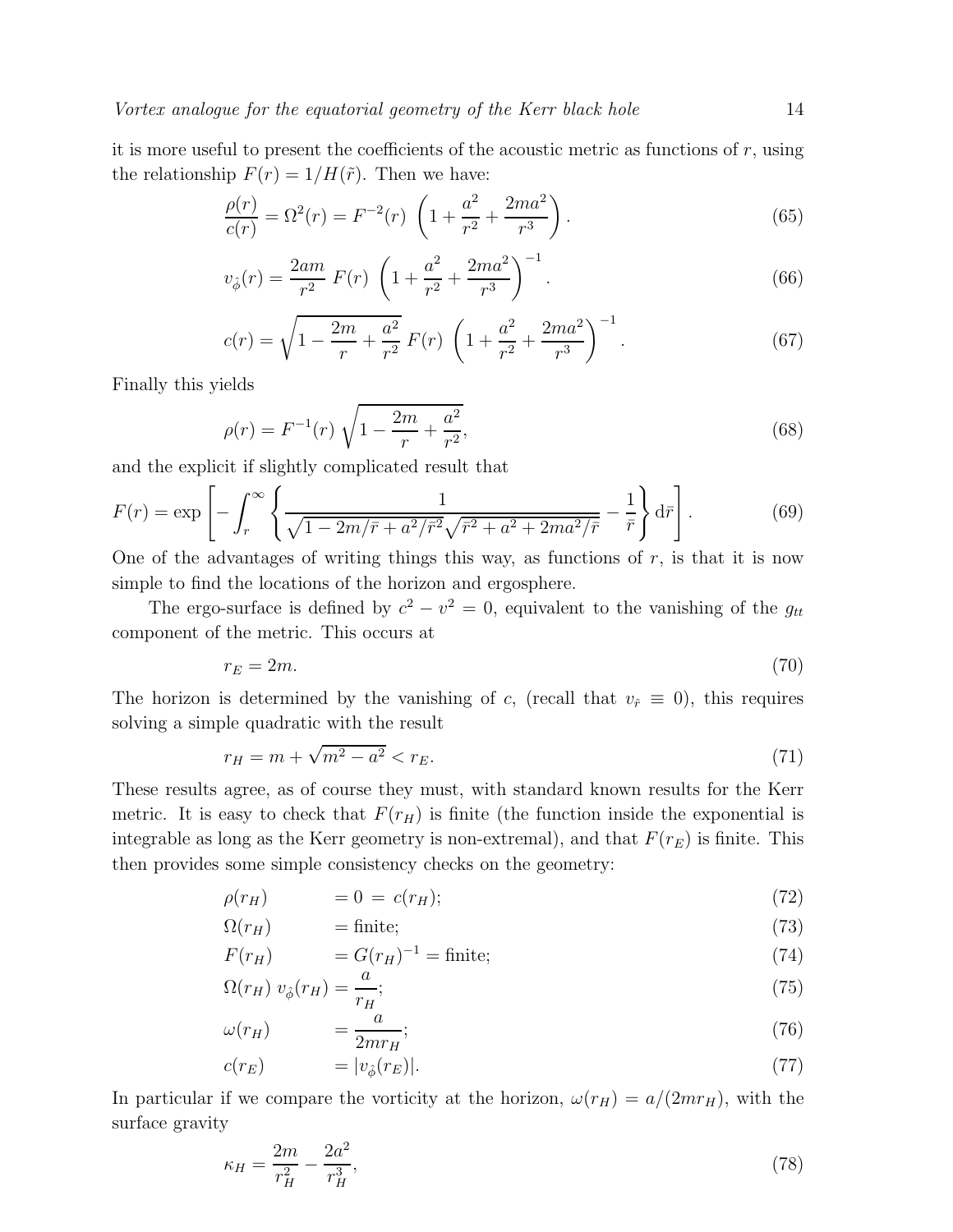we find a large range of parameters for which the peak frequency of the Hawking spectrum is high compared to the frequency scale set by the vorticity — this acts to suppress any complications specifically coming from the vorticity. (Of course in the extremal limit, where  $r_H \rightarrow 0$ , the vorticity at the horizon becomes infinite. In the extremal limit one would need to make a more careful analysis of the effect of nonzero vorticity on the Hawking radiation.)

From the point of view of the acoustic analogue the region inside the horizon is unphysical. In the unphysical region the density of the fluid is zero and the concept of sound meaningless. In the physical region outside the horizon the flow has zero radial velocity, and zero torque, but is not irrotational. Since by fitting the equatorial slice of Kerr to a generic acoustic geometry we have fixed  $\rho(r)$  and  $c^2(r)$  as functions of r [and so also as functions of  $\tilde{r}$  it follows that  $p(r)$  is no longer free, but is instead determined by the geometry. From there, we see that the EOS  $p(\rho)$  is determined, as is the external force  $f_{\hat{r}}(r)$ . The net result is that we can [in principle] simulate the Kerr equator exactly, but at the cost of a very specific *fine-tuning* of both the equation of state  $p(\rho)$  and the external force  $f_{\hat{r}}(r)$ .

In figure 3 we present an illustrative graph of the speed of sound and velocity of the fluid. Key points to notice are that the speed of sound (brown curve) and velocity of flow (black curve) intersect on the ergosurface (green line), that the speed of sound goes to zero at the horizon (blue line), and that the velocity of fluid flow is finite on the horizon. Finally the inner horizon is represented by the red vertical line. While the region inside the outer horizon is not physically meaningful, one can nevertheless mathematically extend some (not all) of the features of the flow inside the horizon. This is another example of the fact that analytic continuation across horizons, which is a standard tool in general relativity, can sometimes fail for physical reasons when one considers Lorentzian geometries based on physical models that differ from standard general relativity. This point is more fully discussed in [6, 24, 25].

In figure 4 we present an illustrative graph of the fluid density. Note that the density asymptotes to a constant at large radius, and approaches zero at the horizon. Finally, in figure 5 we present an illustrative graph of the conformal factor  $\Omega$ , which remains finite at the horizon and ergosurface, and asymptotes to unity at large distances from the vortex core. Figures 3–5 all correspond to  $m = 2$  and  $a = 1$ , and have been calculated using a 30'th-order Taylor series expansion.  $\parallel$ 

# 5. Discussion

We have shown that the Kerr equator can [in principle] be exactly simulated by an acoustic analogue based on a vortex flow with a very specific equation of state and subjected to a very specific external force. Furthermore we have as a result of the analysis also seen that such an analogue would have to be very specifically and deliberately engineered. Thus the results of this investigation are to some extent mixed, and are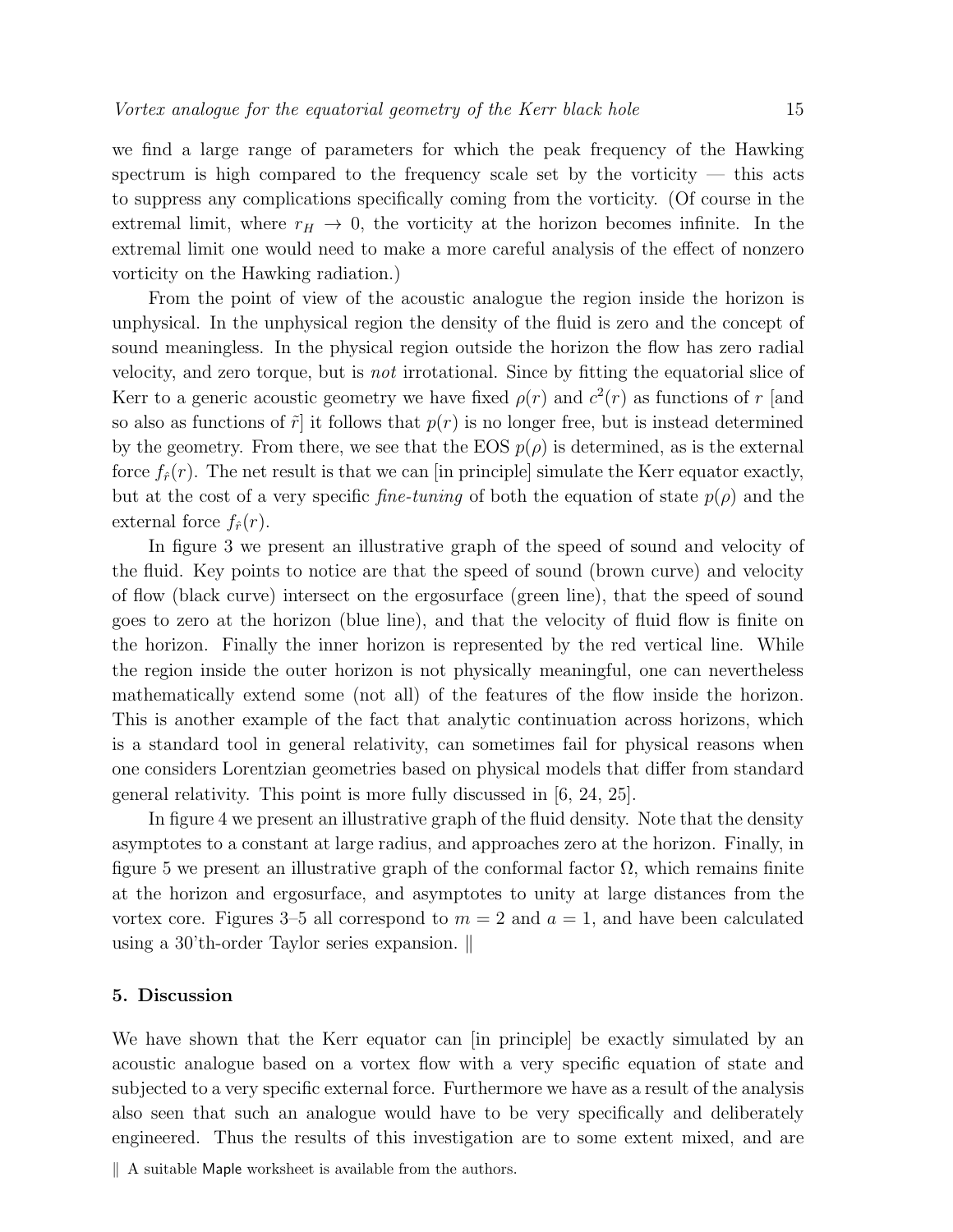

Figure 3. *Illustrative graph of the speed of sound and rotational velocity of the vortex as a function of r.*  $(m = 2, a = 1, 30$ 'th-order Taylor series.)



**Figure 4.** Illustrative graph of the fluid density as a function of r.  $(m = 2, a = 1, a)$ *30'th-order Taylor series.)*

more useful for theoretical investigations, and for the gaining of insight into the nature of the Kerr geometry, than they are for actual laboratory construction of a vortex simulating the Kerr equator.

One of the technical surprises of the analysis was that the Doran [26, 27] coordinates (the natural generalization of the Painléve–Gullstrand coordinates that worked so well for the Schwarzschild geometry) did not lead to a useful acoustic metric even on the equator of the Kerr spacetime. Ultimately, this can be traced back to the fact that in Doran coordinates the space part of the Kerr metric is non-diagonal, even on the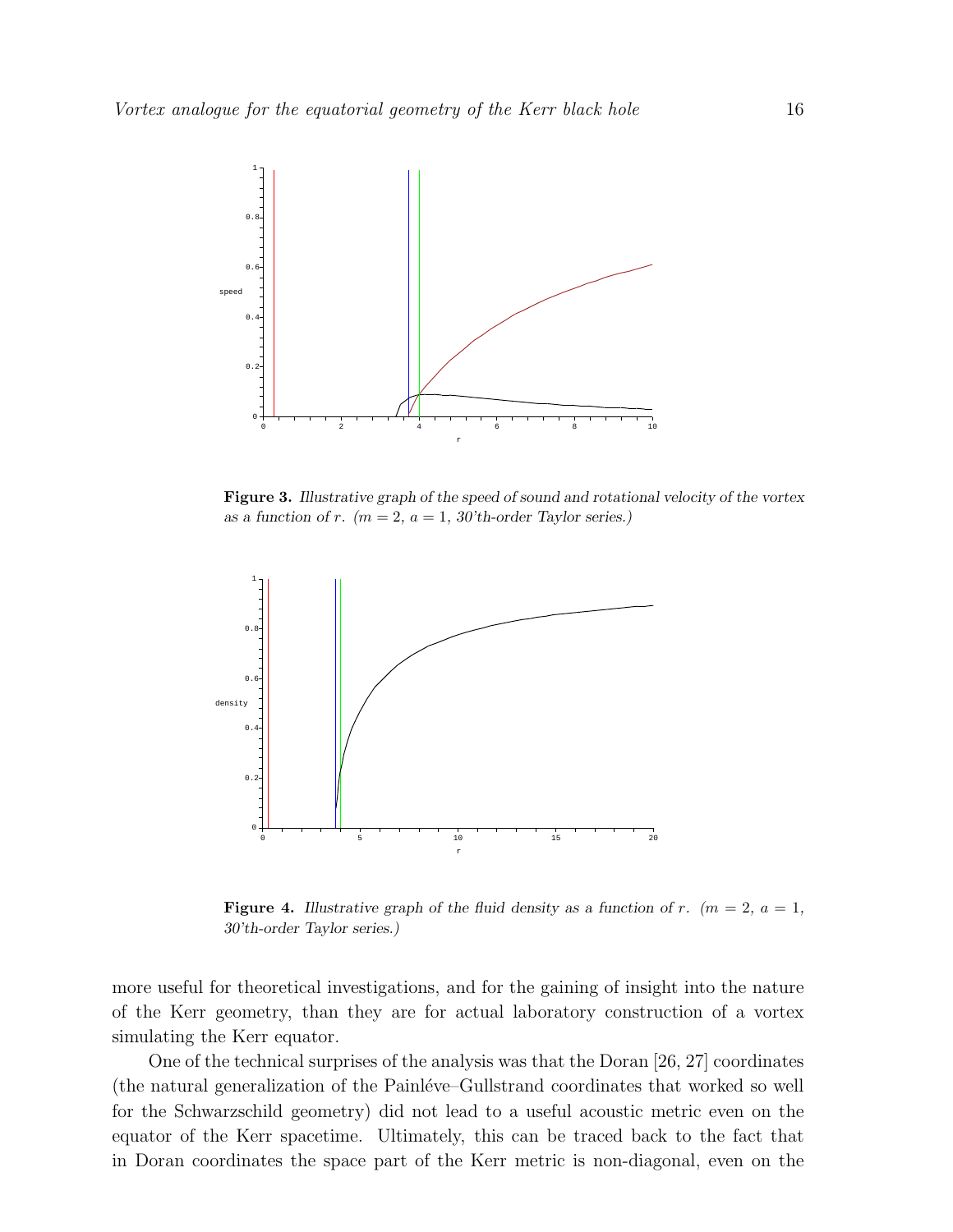

**Figure 5.** Illustrative graph of the conformal factor  $\Omega$  as a function of r. (m = 2, a = 1*, 30'th-order Taylor series.)*

equator, and that no simple coordinate change can remove the off-diagonal elements. In Boyer–Lindquist coordinates however the space part of the metric is at least diagonal, and the  $\tilde{r}$  coordinate introduced above makes the spatial part of the equatorial geometry conformally flat. This  $\tilde{r}$  coordinate is thus closely related to the radial coordinate in the isotropic version of the Schwarzschild solution and  $\tilde{r}$  in fact reduces to that isotropic radial coordinate as  $a \to 0$ .

However, in a more general physical setting the Doran [26, 27] coordinates might still be useful for extending the acoustic analogue away from the equator, and into the bulk of the domain of outer communication. To do this we would have to extend and modify the notion of acoustic geometry. The fact that the spatial slices of the Kerr geometry are never conformally flat [17, 18, 19] forces any attempt at extending the acoustic analogy to consider a more general class of acoustic spacetimes. A more general physical context that may prove suitable in this regard is anisotropic fluid media, and we are currently investigating this possibility. The simplest anisotropic fluid media are the classical liquid crystals [28, 29], which in the present context suffer from the defect that they possess considerable viscosity and exist chiefly at room temperature — this makes then unsuitable for the construction of analogue horizons, and particularly unsuitable for the investigation of quantum aspects of analogue horizons. Much more promising in this regard are the quantum liquid crystals. These are anisotropic superfluids such as, in particular, 3He–A [21, 30]. The anisotropic superfluids are generally characterized by the presence of a non-scalar order parameter; they behave as superfluid liquid crystals, with zero friction at  $T = 0$ . The premier example of an anisotropic superfluid is fermionic 3He–A, where the effective gravity for fermions is described by vierbeins, though several types of Bose and Fermi condensates of cold atoms also exhibit similar behaviour [21, 30].

In the system we have presented above we have found that two of the main features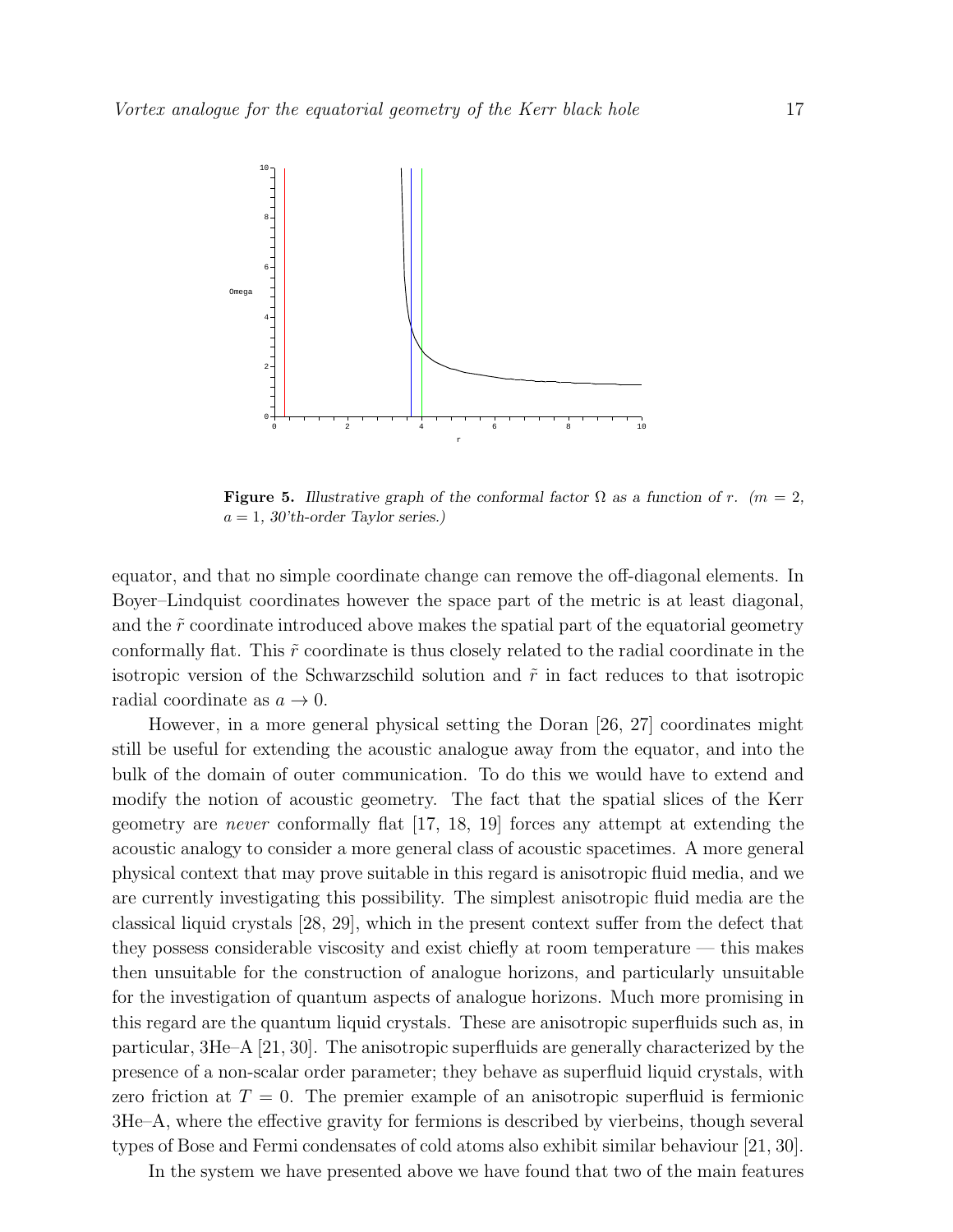of the Kerr geometry appear: the horizon (outer horizon) and ergo-region. By slight modification of standard arguments, these geometric features are expected to lead to the quantum phenomena of super-radiance and Hawking radiation  $[1, 2, 3, 4, 5]$ . The super-radiance corresponds to the reflection and amplification of a wave packet at the ergo surface [31]. (See also [32, 33].) The model, because it contains a horizon, also satisfies the basic requirements for the existence of Hawking radiation, which would now be a thermal bath of phonons emitted from the horizon [1].  $\P$  These are two of the most fundamental physics reasons for being interested in analogue models [5]. A subtlety in the argument that leads to Hawking radiation arises from the way that the choice of coordinates seems to influence the choice of quantum vacuum state. In the presence of a horizon, the choice of quantum vacuum is no longer unique, and standard choices for the quantum vacuum are the Unruh, Hartle–Hawking, and Boulware states. It is the Unruh vacuum that corresponds (for either static or stationary black holes) to Hawking radiation into an otherwise empty spacetime, while the Hartle–Hawking vacuum (for a static black hole) corresponds to a black hole in thermal equilibrium with its environment (at the Hawking temperature). For a stationary [non-static] black hole the Hartle–Hawking vacuum state does not strictly speaking exist [34], but there are quasi-Hartle–Hawking quantum states that possess most of the relevant features [35]. In general relativity, because physics is coordinate independent, the choice of vacuum state is manifestly independent of the choice of coordinate system. In the analogue spacetimes considered in this article, because the preferred choice of coordinate system is intimately tied to the flowing medium, the situation is perhaps less clear. The coordinate system we have adopted is invariant under combined time reversal and parity, which might tempt one to feel that a pseudo-Hartle–Hawking vacuum is the most natural one. On the other hand, if we think of building up the vortex from a fluid that is initially at rest, then there is clearly a preferred time direction, and the "white hole" component of the maximally extended horizon would exist only as a mathematical artifact. In this physical situation the Unruh vacuum is the most natural one. We feel that there is an issue worth investigating here, to which we hope to return in some future article.

Finally, since astrophysically all black holes are expected to exhibit some degree of rotation, it is clear that an understanding of the influence of rotation on analogue models is important if one wishes to connect the analogue gravity programme back to astrophysical observations.  $+$  In conclusion, there are a number of basic physics reasons for being interested in acoustic analogues of the Kerr geometry, and a number of interesting directions in which the present analysis might be extended.

<sup>¶</sup> Furthermore, there is a strong feeling that the cosmological constant problem in elementary particle physics might be related to a mis-identification of the fundamental degrees of freedom [21, 30].

<sup>+</sup> An interesting attempt in the opposite direction [36, 37] is the recent work that analyzes accretion flow onto a black hole in terms of a dumb hole superimposed upon a general relativity black hole.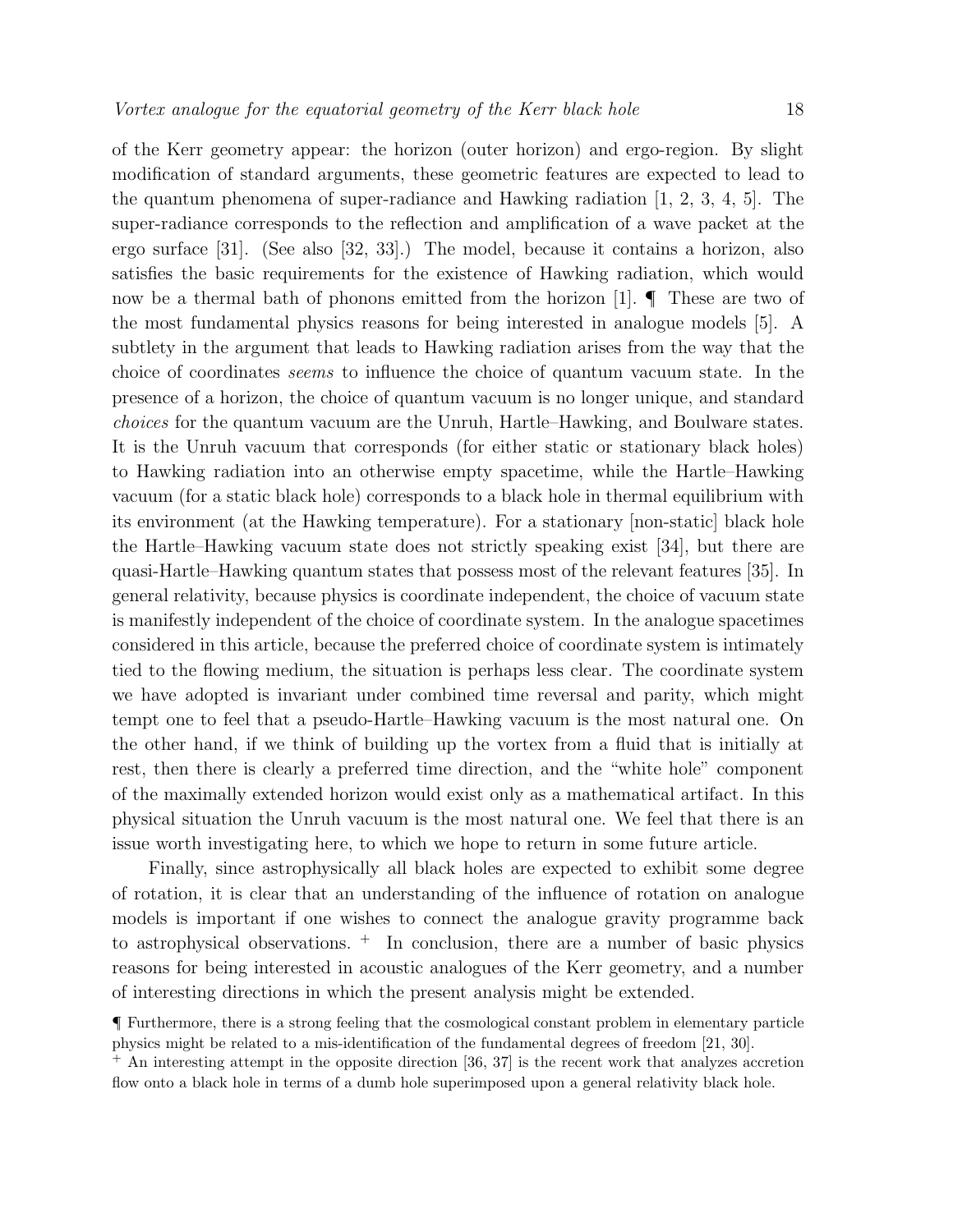# Acknowledgements

This research was supported by the Marsden Fund administered by the Royal Society of New Zealand.

# Appendix:

# Isotropic version of the Schwarzschild geometry cast in acoustic form

The isotropic version of the Schwarzschild geometry can be cast *exactly* into acoustic form, without any extraneous conformal factors. Since this is not the standard way of viewing the acoustic analogue of the Schwarzschild geometry [4], and since the algebra is simple enough to be done in closed form, it is worthwhile taking a small detour.

In isotropic coordinates the Schwarzschild geometry reads

$$
ds^{2} = -\frac{(1 - \frac{m}{2r})^{2}}{(1 + \frac{m}{2r})^{2}} dt^{2} + \left(1 + \frac{m}{2r}\right)^{4} \left\{dr^{2} + r^{2} (d\theta^{2} + \sin^{2}\theta \ d\phi^{2})\right\},
$$
 (79)

and so in these coordinates the acoustic analogue corresponds to

$$
v = 0; \tag{80}
$$

$$
\rho = \rho_{\infty} \left( 1 - \frac{m^2}{4r^2} \right); \tag{81}
$$

$$
c^2 = c_{\infty}^2 \frac{(1 - \frac{m}{2r})^2}{(1 + \frac{m}{2r})^6}.
$$
\n(82)

The external force required to hold this configuration in place against the pressure gradient is

$$
f_{\hat{r}} = \frac{dp}{dr} = c^2 \frac{d\rho}{dr} = \rho_{\infty} c_{\infty}^2 \frac{(1 - \frac{m}{2r})^2}{(1 + \frac{m}{2r})^6} \frac{m^2}{2r^3}.
$$
 (83)

The pressure itself (normalizing  $p_{\infty} \to 0$ ) is then

$$
p(r) = -\rho_{\infty} c_{\infty}^2 m^2 \left( \frac{120r^3 - 20r^2m + 10m^2r + m^3}{480r^5 (1 + \frac{m}{2r})^5} \right),
$$
 (84)

and by eliminating r in favour of  $\rho$  using

$$
r = \frac{m}{2\sqrt{1 - \rho/\rho_{\infty}}} \tag{85}
$$

we can deduce the equation of state

$$
p(\rho) = -(\rho_{\infty} - \rho) c_{\infty}^2 \left( \frac{20 - 5\rho/\rho_{\infty} - 4\sqrt{1 - \rho/\rho_{\infty}} - \rho/\rho_{\infty}\sqrt{1 - \rho/\rho_{\infty}}}{15 (1 + \sqrt{1 - \rho/\rho_{\infty}})^5} \right).
$$
 (86)

At the horizon, which occurs at  $r_H = m/2$  in these coordinates, both  $\rho = 0$  and  $c = 0$ in the acoustic analogue, while

$$
p_H = -\frac{\rho_\infty \, c_\infty^2}{30} \tag{87}
$$

is finite, so there is a finite pressure drop between asymptotic infinity and the horizon. Everything is now simple enough to be fully explicit, and although we now have an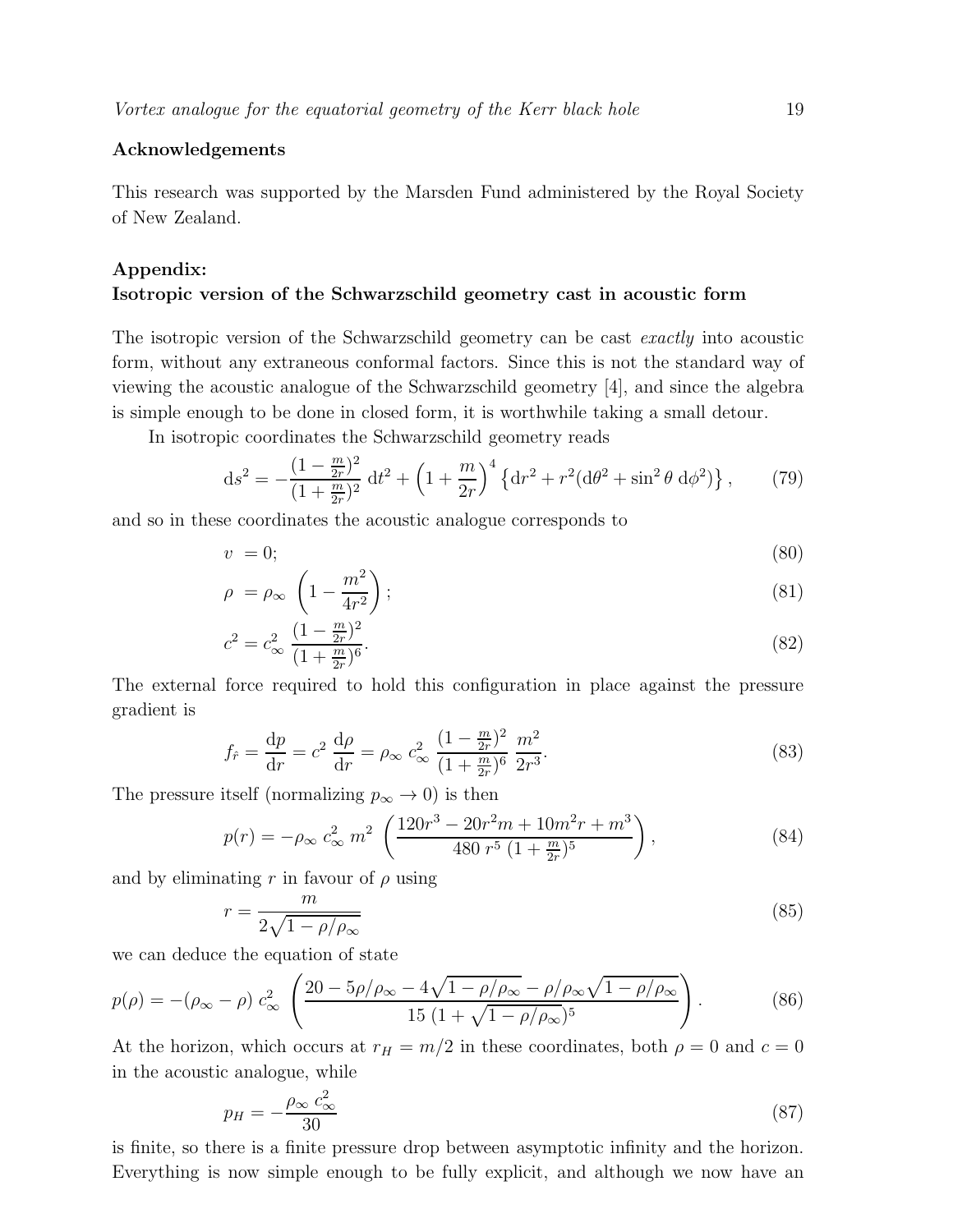analogue model that reproduces the *exterior* part of the Schwarzschild geometry *exactly*, we can also clearly see the two forms in which fine tuning arises — in specifying the external force, and in the equation of state.

More generally, it is a standard result that any spherically symmetric geometry can be put into isotropic form

$$
ds^{2} = -\exp[-2\Phi] dt^{2} + \exp[-2\Psi] \{dr^{2} + r^{2}(d\theta^{2} + \sin^{2}\theta d\phi^{2})\}.
$$
 (88)

This can be put into acoustic form in a particularly simple manner by setting

$$
v(r) = 0;\t\t(89)
$$

$$
\rho(r) = \rho_{\infty} \exp[-\Phi - \Psi];\tag{90}
$$

$$
c(r) = c_{\infty} \exp[\Psi - \Phi]. \tag{91}
$$

The pressure can now be formally evaluated as

$$
p(r) = \rho_{\infty} c_{\infty}^2 \int_r^{\infty} \exp[\Psi - 3\Phi] \partial_r (\Phi + \Psi) dr,
$$
\n(92)

and comparison with  $\rho(r)$  can be used to construct a formal equation of state,  $\rho(p)$ .

#### References

- [1] W. G. Unruh, "Experimental Black Hole Evaporation," Phys. Rev. Lett. 46 (1981) 1351.
- [2] W. G. Unruh, "Sonic analog of black holes and the effects of high frequencies on black hole evaporation," Phys. Rev. D 51 (1995) 2827 [arXiv:gr-qc/9409008].
- [3] M. Visser, "Acoustic Propagation In Fluids: An Unexpected Example Of Lorentzian Geometry," arXiv:gr-qc/9311028.
- [4] M. Visser, "Acoustic black holes: Horizons, ergospheres, and Hawking radiation," Class. Quant. Grav. 15 (1998) 1767 [arXiv:gr-qc/9712010].
- [5] M. Novello, M. Visser and G. Volovik, "Artificial Black Holes", (World Scientific, Singapore, 2002).
- [6] Carlos Barcelo, Stefano Liberati, Sebastiano Sonego, and Matt Visser, "Causal structure of acoustic spacetimes", arXiv:gr-qc/0408022.
- [7] S. E. Perez Bergliaffa, K. Hibberd, M. Stone and M. Visser, "Wave Equation for Sound in Fluids with Vorticity," Physica **D191** (2004) 121-136 [arXiv:cond-mat/0106255].
- [8] T. Jacobson and G. Kang, "Conformal Invariance Of Black Hole Temperature," Class. Quant. Grav. 10 (1993) L201 [arXiv:gr-qc/9307002].
- [9] C. Barcelo, S. Liberati and M. Visser, "Analogue models for FRW cosmologies," Int. J. Mod. Phys. D 12 (2003) 1641 [arXiv:gr-qc/0305061].
- [10] C. Barcelo, S. Liberati and M. Visser, "Probing semiclassical analogue gravity in Bose–Einstein condensates with widely tunable interactions," Phys. Rev. A 68 (2003) 053613 [arXiv:condmat/0307491].
- [11] P. O. Fedichev and U. R. Fischer, "'Cosmological' particle production in oscillating ultracold Bose gases: The role of dimensionality," Phys. Rev. A 69, 033602 (2004) [arXiv:cond-mat/0303063].
- [12] P. O. Fedichev and U. R. Fischer, "Hawking radiation from sonic de Sitter horizons in expanding Bose-Einstein-condensed gases," Phys. Rev. Lett. 91 (2003) 240407 [arXiv:cond-mat/0304342].
- [13] P. O. Fedichev and U. R. Fischer, "Observing quantum radiation from acoustic horizons in linearly expanding cigar-shaped Bose-Einstein condensates," Phys. Rev. D 69 (2004) 064021 [arXiv:cond-mat/0307200].
- [14] J. E. Lidsey, "Cosmic dynamics of Bose-Einstein condensates," Class. Quant. Grav. 21 (2004) 777 [arXiv:gr-qc/0307037].